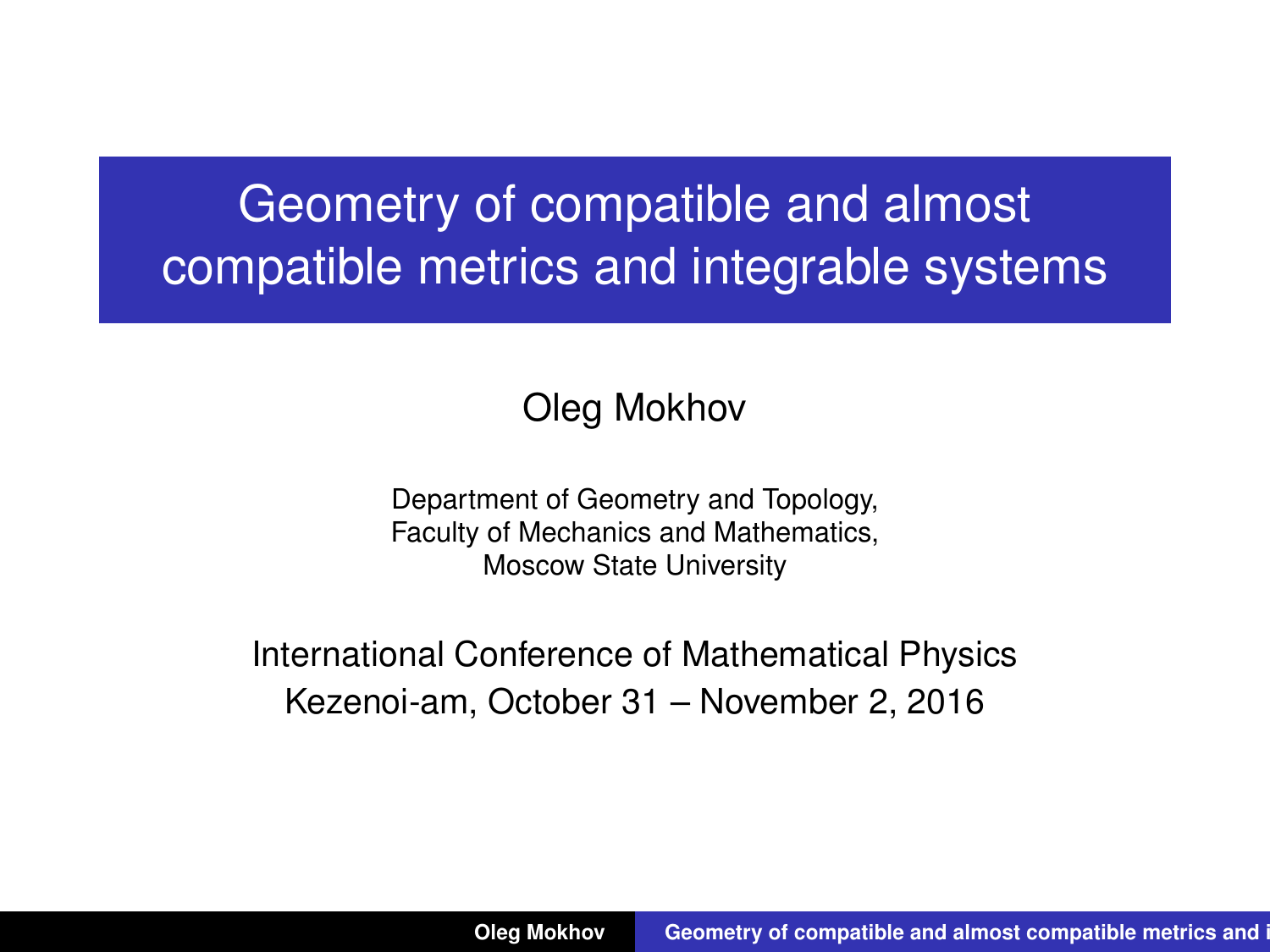- $\triangleright$  Classification (an integrable description) of compatible Dubrovin–Novikov brackets (flat pencils of metrics or quasi-Frobenius manifolds)
- $\triangleright$  Classification (an integrable description) of compatible nonlocal Poisson brackets of hydrodynamic type (Mokhov–Ferapontov and general Ferapontov type)
- $\triangleright$  Classification of multi-dimensional Dubrovin–Novikov brackets of hydrodynamic type
- $\triangleright$  Riemann invariants for nonlocally bi-Hamiltonian systems of hydrodynamic type
- $\blacktriangleright$  Integrable classes of compatible metrics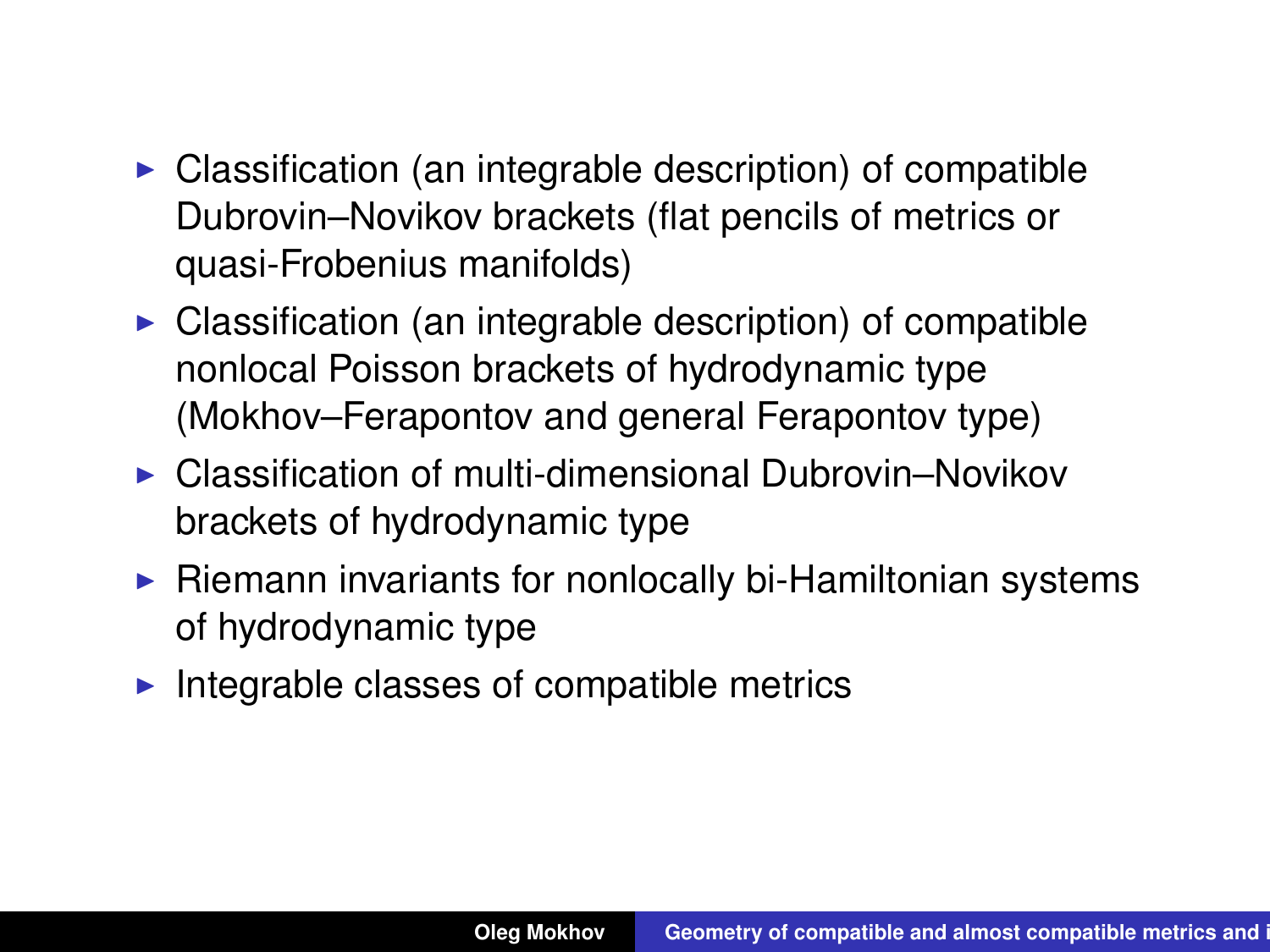### **Definition**

*Two Riemannian or pseudo-Riemannian contravariant metrics g ij* 1 (*u*) *and gij* 2 (*u*) *are called compatible if for any linear combination of these metrics*

$$
g^{ij}(u)=\lambda_1g_1^{ij}(u)+\lambda_2g_2^{ij}(u),
$$

*where*  $\lambda_1$  *and*  $\lambda_2$  *are arbitrary constants, the coefficients of the corresponding Levi–Civita connections and the components of the corresponding Riemann curvature tensors are related by the same linear formula:*

$$
\Gamma_k^{ij}(u) = \lambda_1 \Gamma_{1,k}^{ij}(u) + \lambda_2 \Gamma_{2,k}^{ij}(u),
$$
  

$$
R_{kl}^{ij}(u) = \lambda_1 R_{1,kl}^{ij}(u) + \lambda_2 R_{2,kl}^{ij}(u).
$$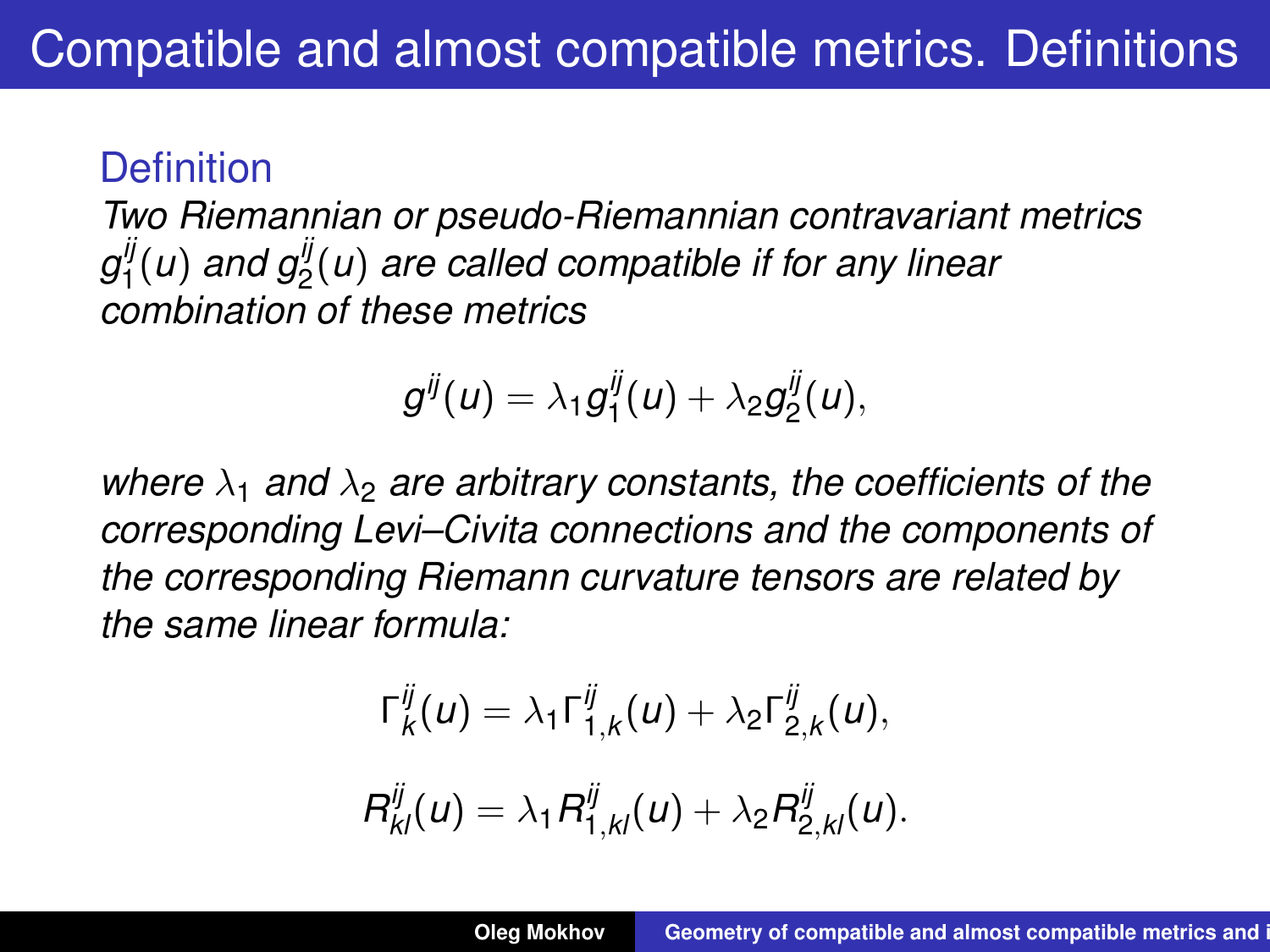### **Definition**

*Two Riemannian or pseudo-Riemannian contravariant metrics g ij* 1 (*u*) *and gij* 2 (*u*) *are called almost compatible if for any linear combination of these metrics*

$$
g^{ij}(u)=\lambda_1g_1^{ij}(u)+\lambda_2g_2^{ij}(u),
$$

*where*  $\lambda_1$  *and*  $\lambda_2$  *are arbitrary constants, the coefficients of the corresponding Levi–Civita connections are related by the same linear formula:*

$$
\Gamma_k^{ij}(u)=\lambda_1\Gamma_{1,k}^{ij}(u)+\lambda_2\Gamma_{2,k}^{ij}(u).
$$

Any two almost compatible metrics  $g_1^{ij}$  $g_1^{ij}(u)$  and  $g_2^{ij}$ 2 (*u*) form *a pencil of almost compatible metrics*.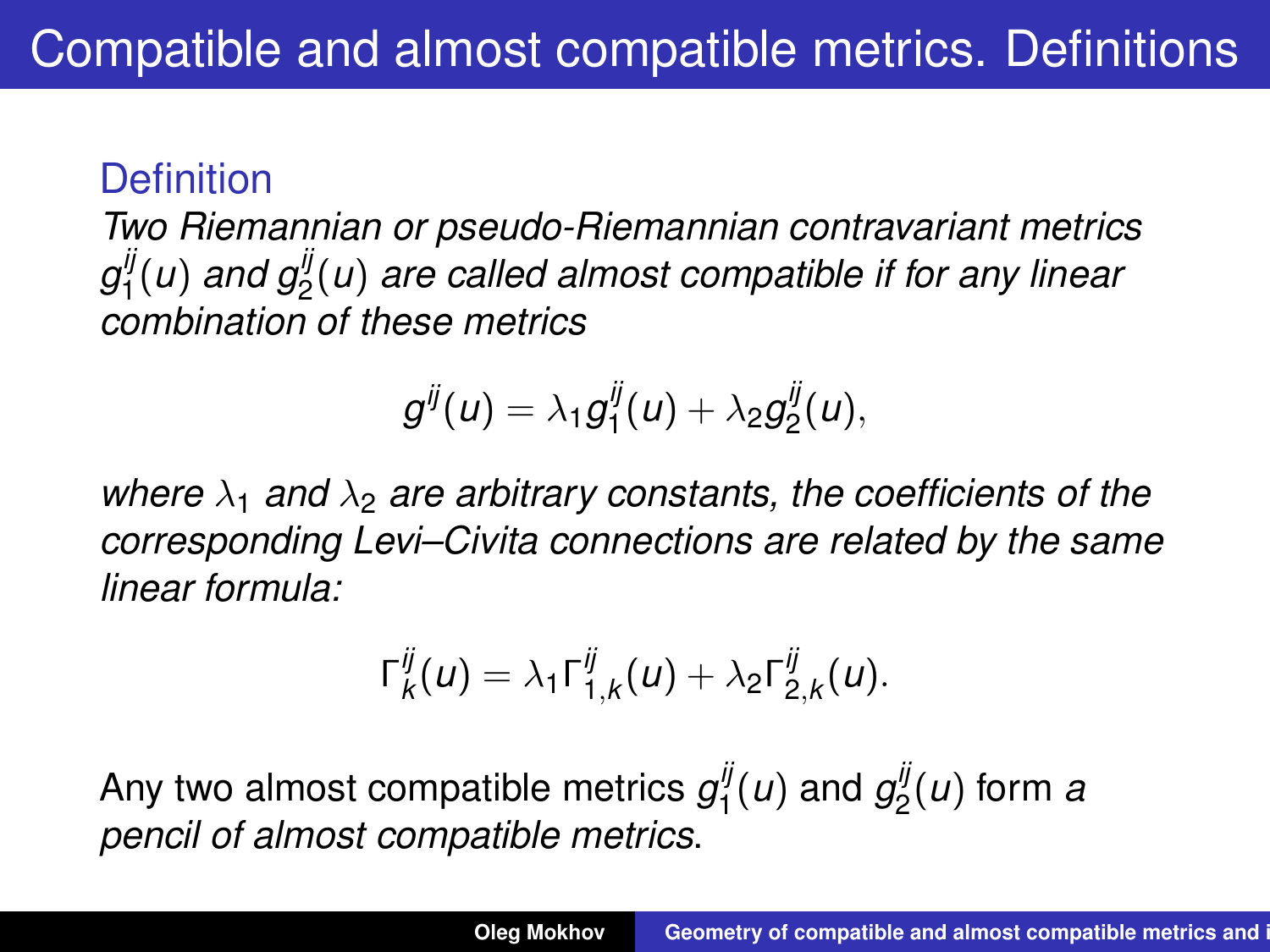### Compatible metrics of constant Riemannian curvature

Consider two flat metrics  $g_1^{ij}$  $g_1^{ij}(u)$  and  $g_2^{ij}$  $\frac{y}{2}(u).$ In this case, the condition

$$
R_{kl}^{ij}(u)=\lambda_1 R_{1,kl}^{ij}(u)+\lambda_2 R_{2,kl}^{ij}(u)
$$

means exactly that any of the metrics of the pencil

$$
g^{ij}(u)=\lambda_1g_1^{ij}(u)+\lambda_2g_2^{ij}(u),
$$

where  $\lambda_1$  and  $\lambda_2$  are arbitrary constants, is also flat. Thus, any two compatible flat metrics  $g_1^{ij}$  $g_1^{ij}(u)$  and  $g_2^{ij}$  $a_2^{\prime\prime}(u)$  form  $a$ *pencil of compatible flat metrics*.

Generally speaking, it is not true for almost compatible flat metrics: for example, the flat two-component metrics *g ij*  $\frac{d}{dt}(u) = exp(u^1u^2)\delta^{ij}, \ 1\leq i,j\leq 2,$  and  $g_2^{ij} = \delta^{ij}, \ 1\leq i,j\leq 2,$  are almost compatible but they are not compatible and do not form a pencil of almost compatible flat metrics.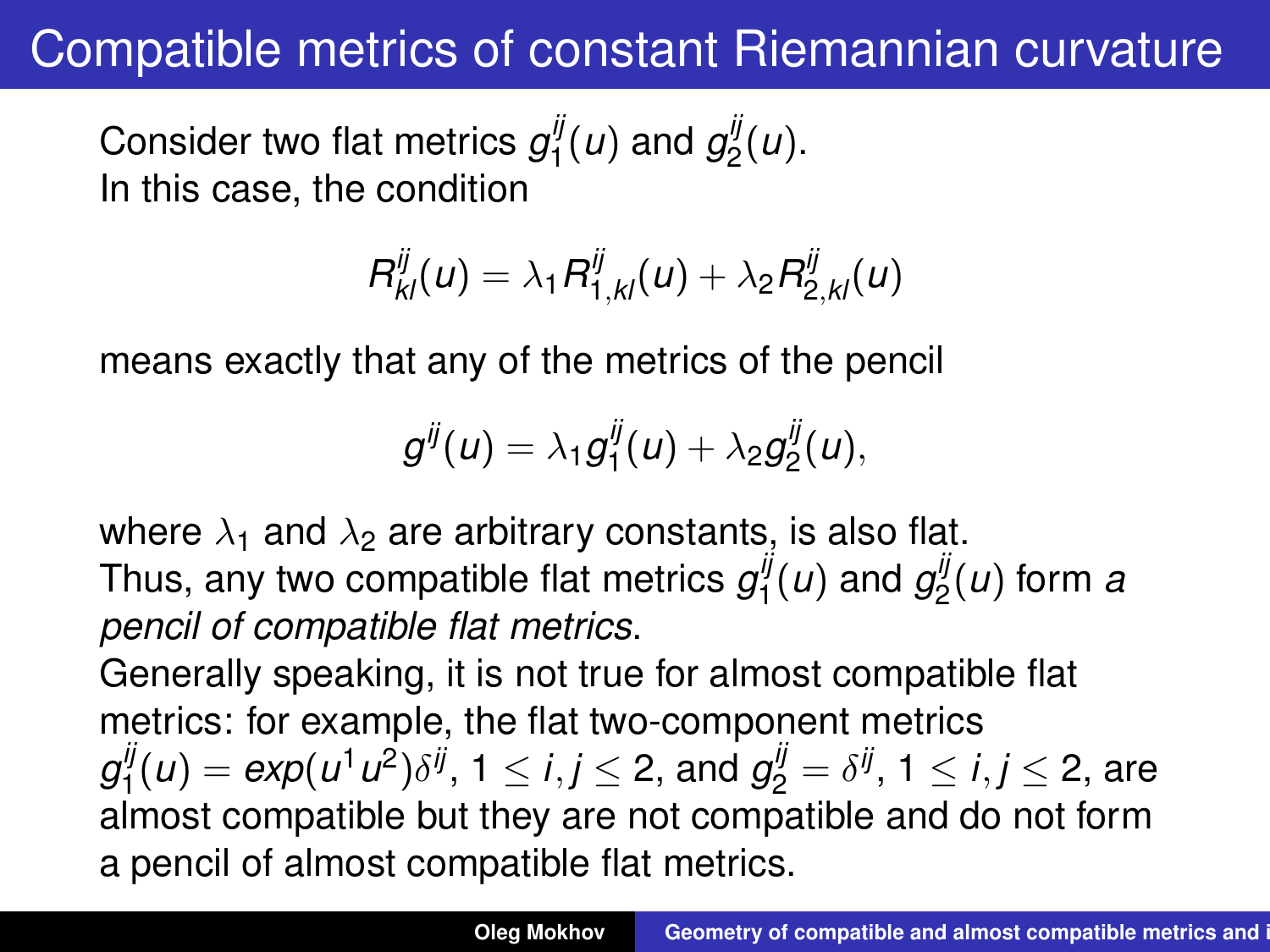## Compatible metrics of constant Riemannian curvature

Consider two metrics  $g_1^{ij}$  $g_1^{ij}(u)$  and  $g_2^{ij}$ 2 (*u*) of constant Riemannian curvature  $K_1$  and  $K_2$ , respectively, that is,

$$
R_{1,kl}^{ij}(u) = K_1(\delta_i^i \delta_k^j - \delta_k^i \delta_l^j), \quad R_{2,kl}^{ij}(u) = K_2(\delta_i^j \delta_k^j - \delta_k^i \delta_l^j).
$$

Here,  $K_1$  and  $K_2$  are arbitrary constants. In this case, the condition

$$
R_{kl}^{ij}(u)=\lambda_1 R_{1,kl}^{ij}(u)+\lambda_2 R_{2,kl}^{ij}(u)
$$

means exactly that any of the metrics of the pencil

$$
g^{ij}(u)=\lambda_1g_1^{ij}(u)+\lambda_2g_2^{ij}(u),
$$

where  $\lambda_1$  and  $\lambda_2$  are arbitrary constants, is a metric of constant Riemannian curvature  $\lambda_1 K_1 + \lambda_2 K_2$ .

Thus, any two compatible metrics of constant Riemannian curvature form *a pencil of compatible metrics of constant Riemannian curvature*.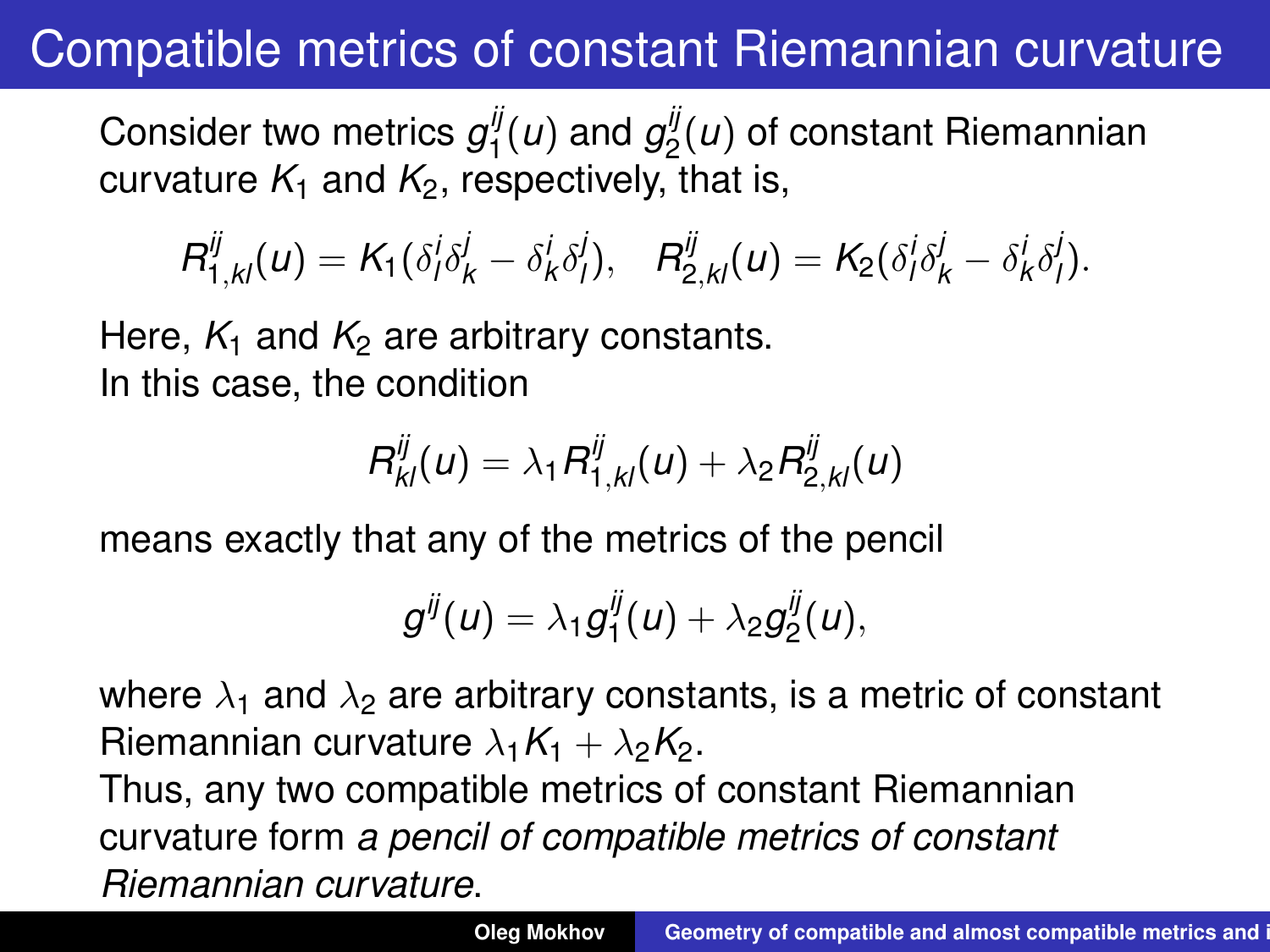# Motivation. Compatible Poisson brackets of hydrodynamic type

A Hamiltonian operator given by an arbitrary matrix homogeneous first-order ordinary differential operator, that is, a Hamiltonian operator of the form

$$
P^{ij}[u(x)] = g^{ij}(u(x))\frac{d}{dx} + b_k^{ij}(u(x))u_x^k,
$$

is called *a local Hamiltonian operator of hydrodynamic type* or *Dubrovin–Novikov Hamiltonian operator*.

The operator is called *nondegenerate* if  $\mathsf{det}(g^{ij}(u)) \not\equiv 0.$ If det $(g^{ij}(u)) \neq 0$ , then operator is Hamiltonian if and only if 1)  $g^{ij}(u)$  is an arbitrary contravariant flat pseudo-Riemannian metric (a metric of zero Riemannian curvature), 2) *b ij*  $\int_{k}^{ij}(u) = -g^{is}(u)$ Γ $\int_{sk}^{j}(u)$ , where Γ $\int_{sk}^{j}(u)$  is the Levi-Civita connection generated by the metric *g ij*(*u*) (the Dubrovin–Novikov theorem).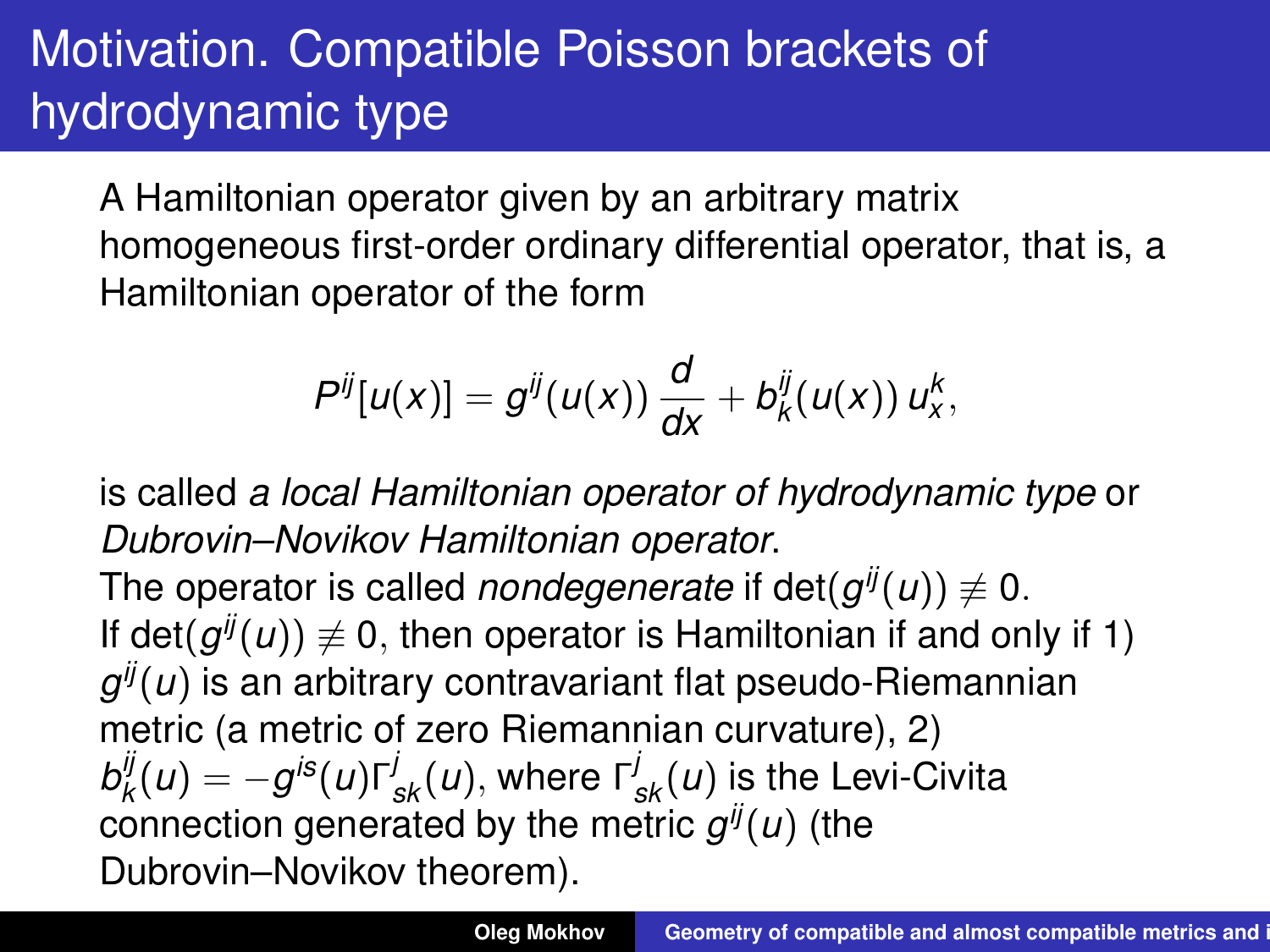# Motivation. Compatible Poisson brackets of hydrodynamic type

For any nondegenerate local Hamiltonian operator of hydroodynamic type there always exist local coordinates  $v^1, ..., v^N$  (flat coordinates of the metric  $g^{ij}(u)$ ) in which all the coefficients of the operator are constant:

$$
\widetilde{g}^{ij}(v) = \eta^{ij} = \text{ const}, \ \widetilde{\Gamma}_{jk}^{i}(v) = 0, \ \widetilde{b}_{k}^{ij}(v) = 0,
$$

that is the corresponding Poisson bracket has the form

$$
\{I,J\}=\int\frac{\delta I}{\delta v^i(x)}\eta^{ij}\frac{d}{dx}\frac{\delta J}{\delta v^j(x)}dx,
$$

where  $(\eta^{\it ij})$  is a nondegenerate symmetric constant matrix:

$$
\eta^{ij}=\eta^{ji}, \ \ \eta^{ij}=\text{const}, \ \ \text{det}\left(\eta^{ij}\right)\neq 0.
$$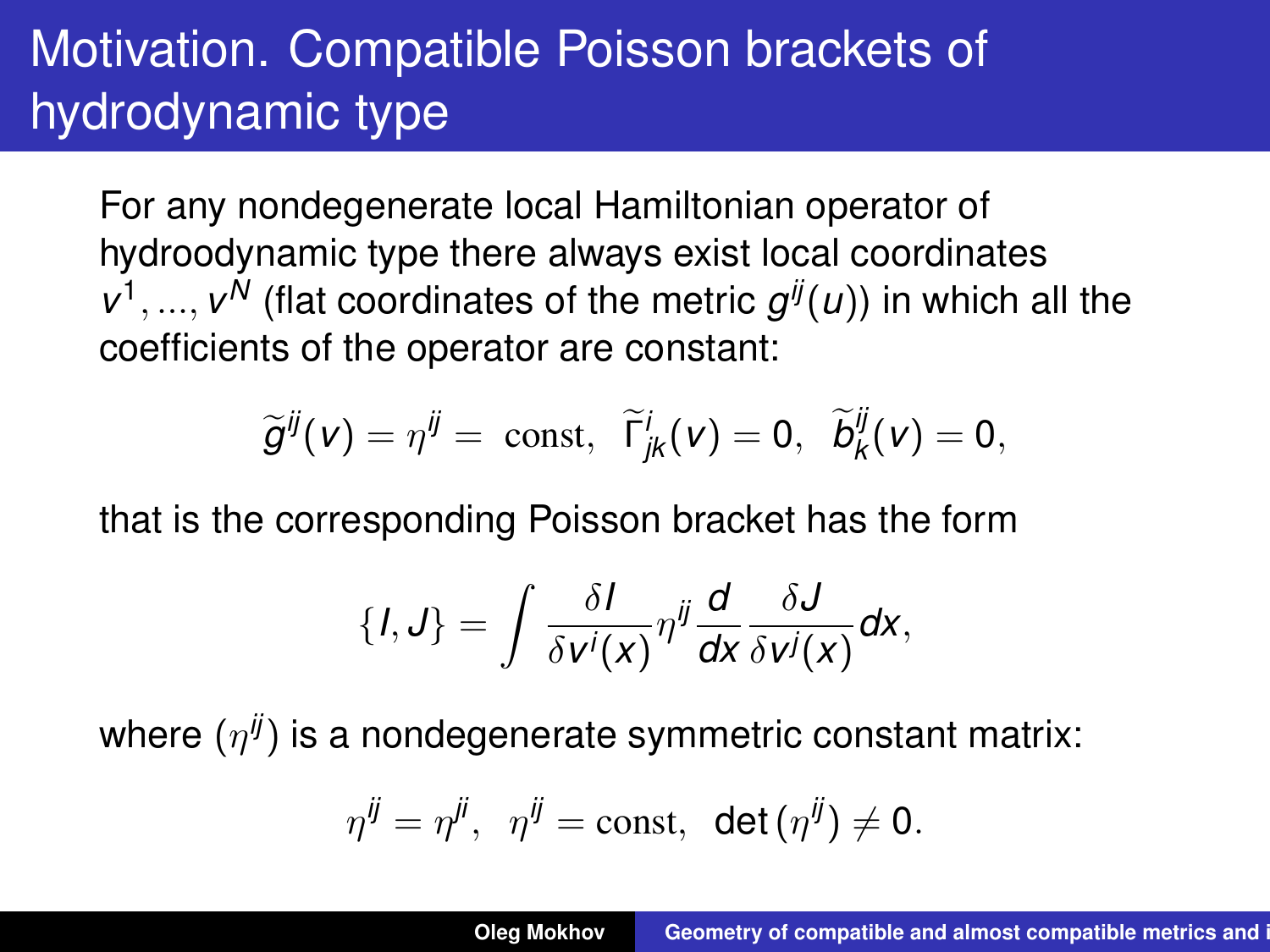Two nondegenerate Dubrovin–Novikov Hamiltonian operators  $P_1^{ij}[u(x)]$  and  $P_2^{ij}[u(x)]$  given by flat metrics  $g_1^{ij}(u)$  and  $g_2^{ij}(u)$  are  $\frac{1}{2}$  and  $\frac{1}{2}$  and  $\frac{1}{2}$  and  $\frac{1}{2}$  and  $\frac{1}{2}$  and  $\frac{1}{2}$  and  $\frac{1}{2}$  and  $\frac{1}{2}$  and  $\frac{1}{2}$  and  $\frac{1}{2}$  and  $\frac{1}{2}$  and  $\frac{1}{2}$  and  $\frac{1}{2}$  and  $\frac{1}{2}$  and  $\frac{1}{2}$  and  $\frac{1}{2}$  a metrics

$$
g^{ij}(u)=\lambda_1g_1^{ij}(u)+\lambda_2g_2^{ij}(u),
$$

where  $\lambda_1$  and  $\lambda_2$  are arbitrary constants, is a flat metric, 2) the coefficients of the corresponding Levi-Civita connections are related by the same linear formula:

$$
\Gamma_k^{ij}(u) = \lambda_1 \Gamma_{1,k}^{ij}(u) + \lambda_2 \Gamma_{2,k}^{ij}(u).
$$

These conditions on flat metrics  $g_1^{ij}$  $g_1^{ij}(u)$  and  $g_2^{ij}$  $\frac{a}{2}(u)$  define a pencil of compatible flat metrics (Dubrovin's flat pencil of metrics or quasi-Frobenius manifold). So the problem of description of compatible nondegenerate Dubrovin–Novikov brackets is exactly the problem of description of pencils of compatible flat metrics.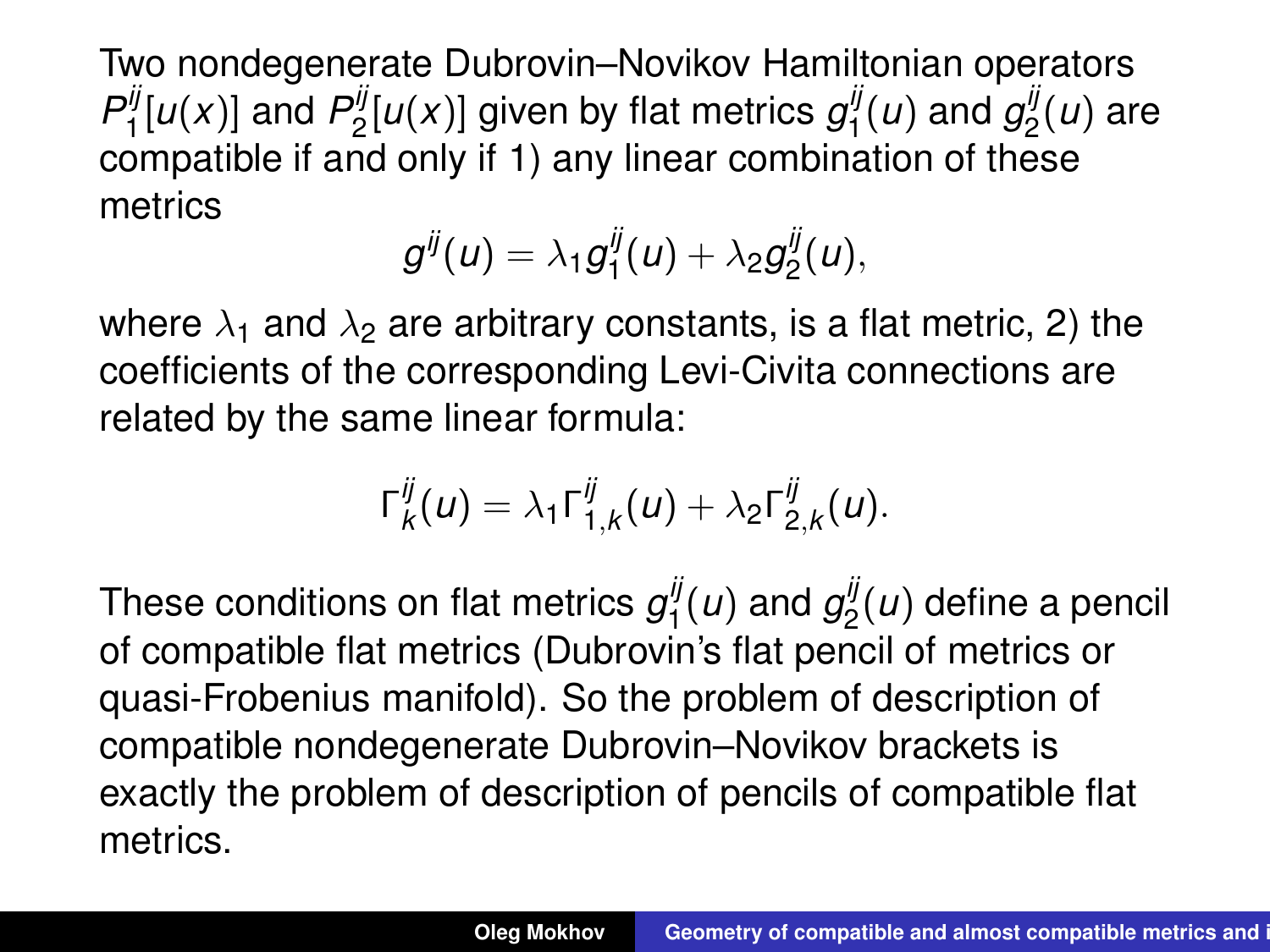Consider two arbitrary contravariant Riemannian or pseudo-Riemannian metrics  $g_1^{\bar y}$  $g_1^{ij}(u)$  and  $g_2^{ij}$  $\frac{y}{2}(u).$ Introduce the affinor

$$
v_j^i(u)=g_1^{is}(u)g_{2,sj}(u),
$$

where  $g_{2,sj}(u)$  is the covariant metric inverse to the metric *g ij*  $g_2^{ij}(u)$ :  $g_2^{is}(u)g_{2,sj}(u) = \delta_j^i$ . Consider the Nijenhuis tensor of this affinor

$$
N_{ij}^k(u) = v_i^s(u)\frac{\partial v_j^k}{\partial u^s} - v_j^s(u)\frac{\partial v_i^k}{\partial u^s} + v_s^k(u)\frac{\partial v_j^s}{\partial u^j} - v_s^k(u)\frac{\partial v_j^s}{\partial u^j}.
$$

#### Theorem

*Any two metrics gij* 1 (*u*) *and gij* 2 (*u*) *are almost compatible if and only if the corresponding Nijenhuis tensor N<sup>k</sup> ij* (*u*) *vanishes.*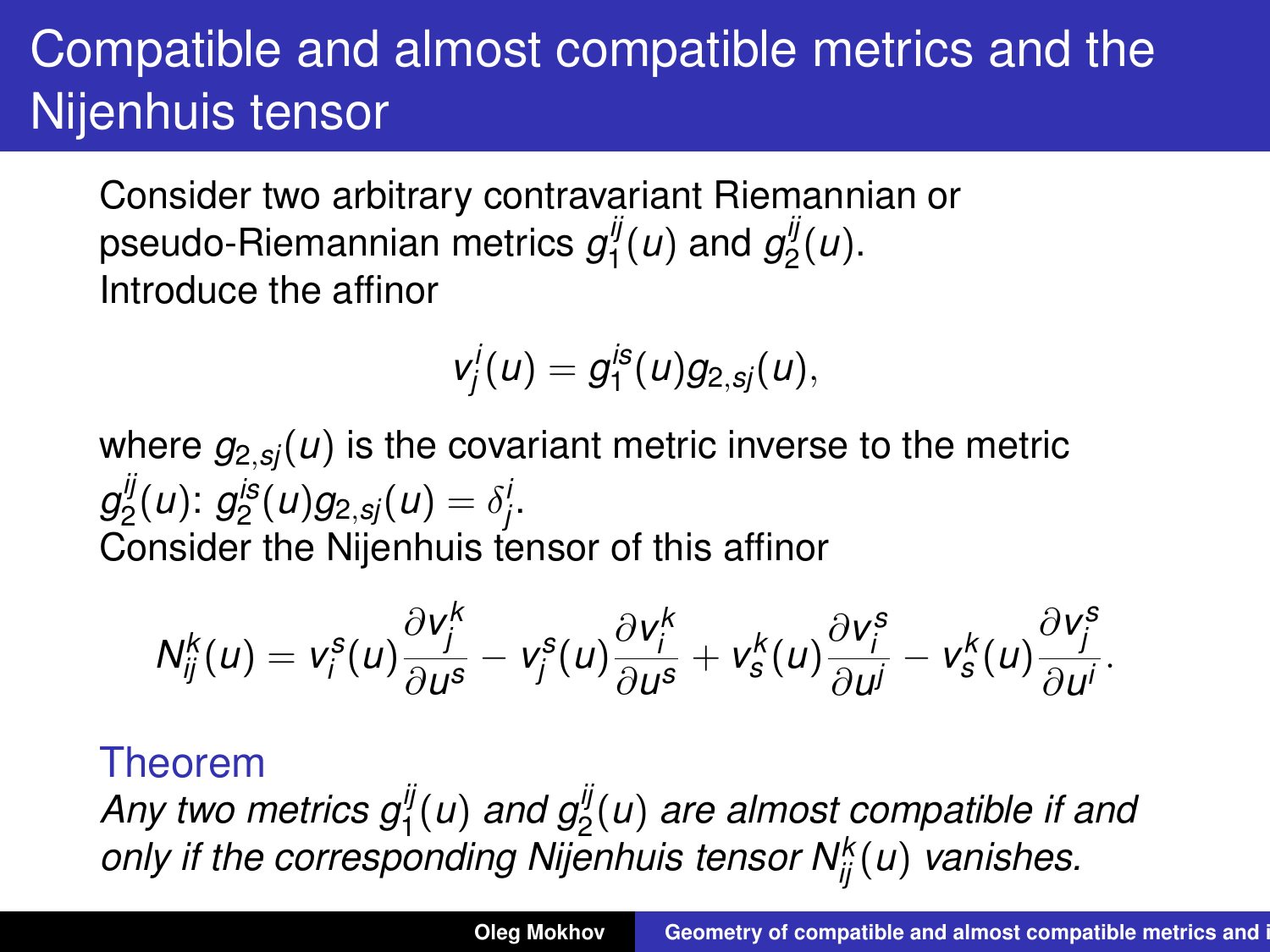### **Definition**

*Two Riemannian or pseudo-Riemannian metrics gij* 1 (*u*) *and g ij* 2 (*u*) *are called a nonsingular (semisimple) pair of metrics if the eigenvalues of this pair of metrics, that is, the roots of the equation*

$$
\det(g_1^{ij}(u)-\lambda g_2^{ij}(u))=0,
$$

*are distinct. A pencil of metrics is called nonsingular if it is formed by a nonsingular pair of metrics.*

### Theorem

*If a pair of metrics gij* 1 (*u*) *and gij* 2 (*u*) *is nonsingular, then the metrics gij* 1 (*u*) *and gij* 2 (*u*) *are compatible if and only if the Nijenhuis tensor of the affinor*  $v_j^i(u) = g_1^{is}(u)g_{2,sj}(u)$  *vanishes. Thus, a nonsingular pair of metrics is compatible if and only if the metrics are almost compatible.*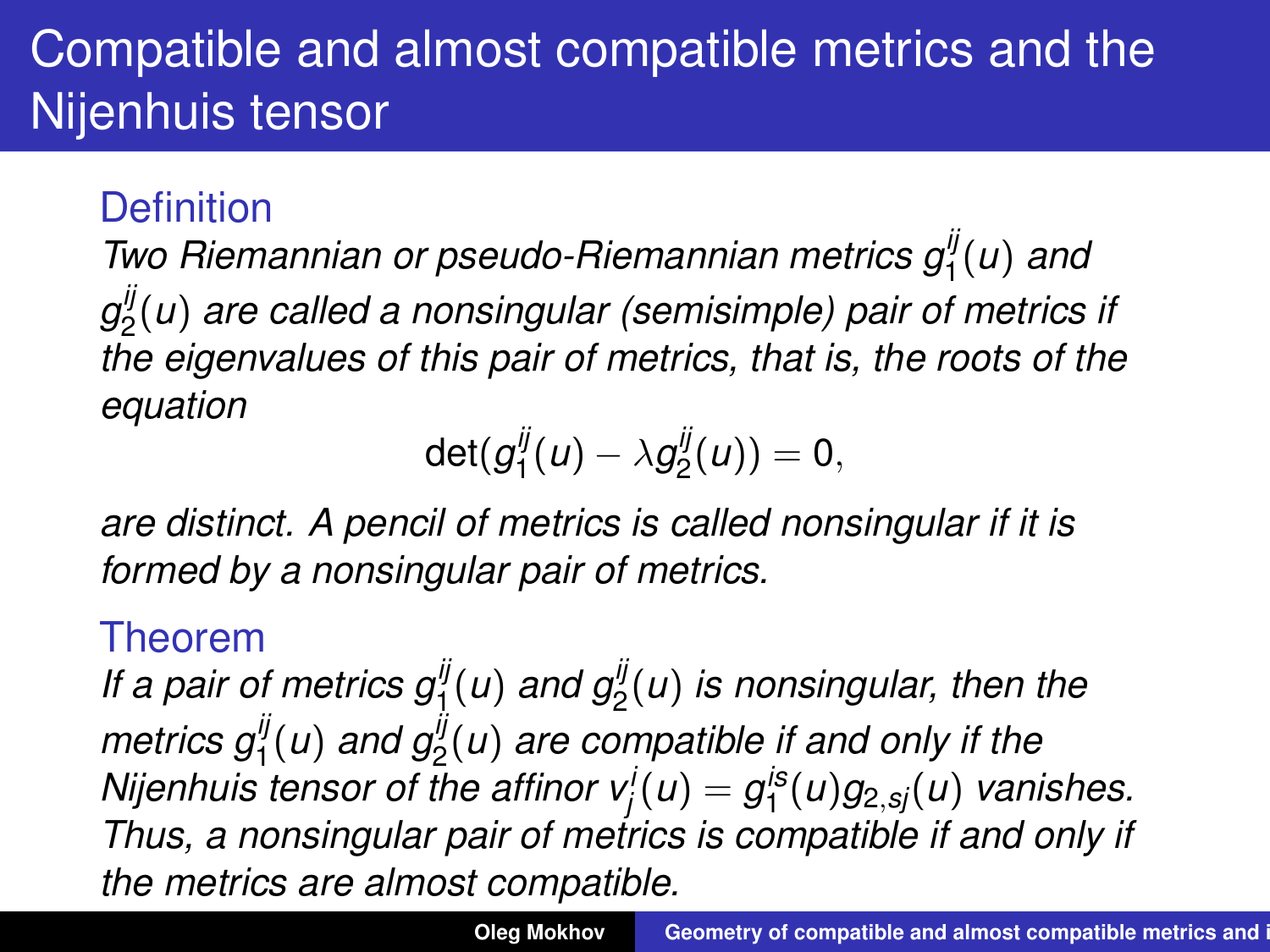Assume that a pair of metrics  $g_1^{\tilde{y}}$  $g_1^{ij}(u)$  and  $g_2^{ij}$  $2^{\prime\prime}(u)$  is nonsingular and the corresponding Nijenhuis tensor vanishes. The eigenvalues of the pair of metrics  $g_1^y$  $g_1^{ij}(u)$  and  $g_2^{ij}$  $2^{\prime\prime}(u)$  coincide with the eigenvalues of the affinor  $v_j^j(u) = g_1^{is}(u)g_{2,sj}(u)$ . If all eigenvalues of an affinor are distinct, then by the Nijenhuis theorem the vanishing of the Nijenhuis tensor of this affinor implies that there exist local coordinates such that, in these coordinates, the affinor reduces to a diagonal form in the corresponding neighbourhood.

So we can consider that the affinor  $v_j^i(u)$  is diagonal in the local coordinates  $\boldsymbol{\mathit{u}}^1, ..., \boldsymbol{\mathit{u}}^N,$  that is,

$$
v_j^i(u)=\lambda^i(u)\delta_j^i.
$$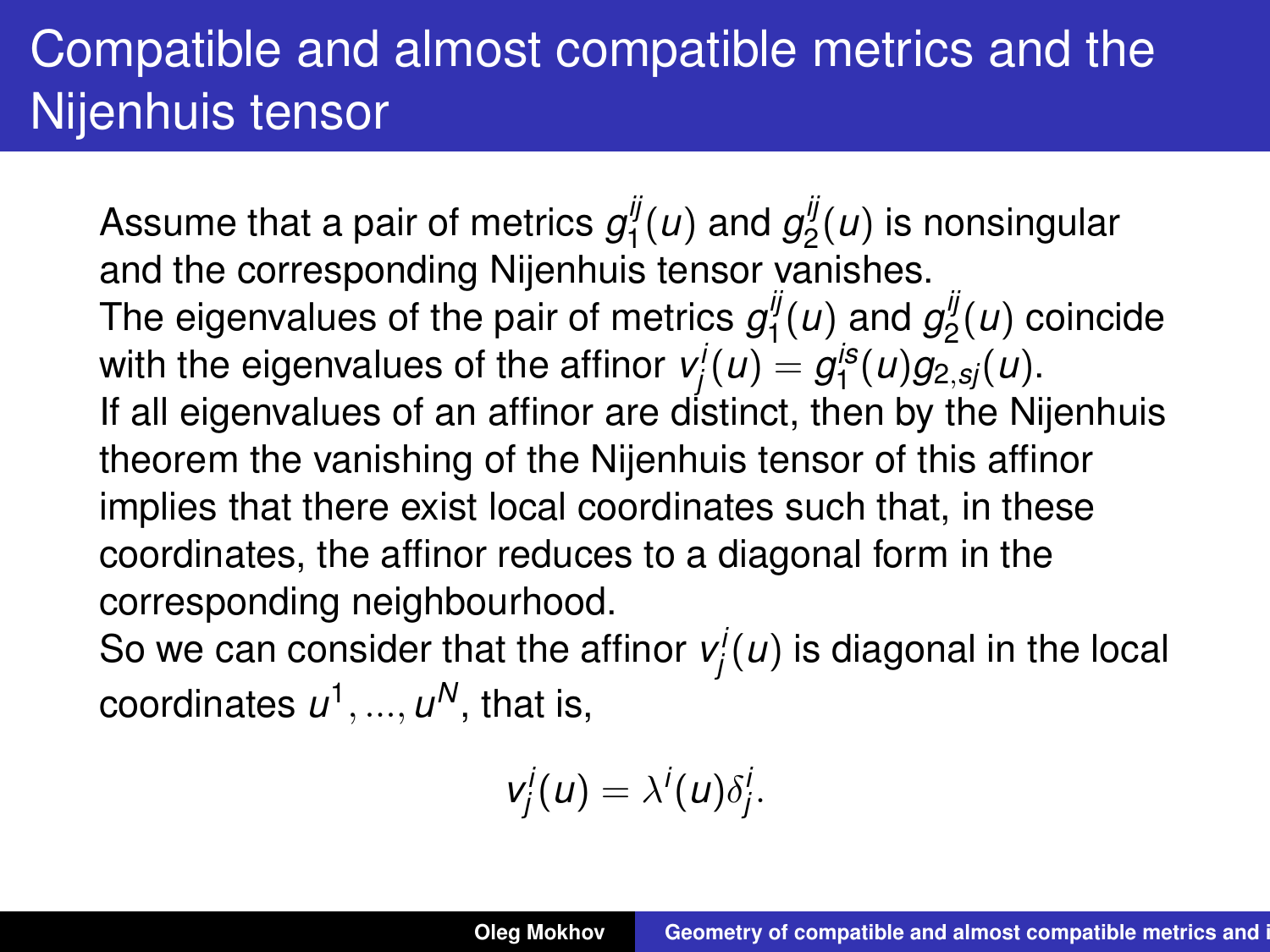The eigenvalues  $\lambda^j(u),\; i=1,...,N,$  are distinct:  $\lambda^i\neq \lambda^j$  if  $i\neq j.$ 

#### Lemma

*If the affinor*  $v_j^l(u) = g_1^{is}(u)g_{2,sj}(u)$  *is diagonal in local coordinates and all its eigenvalues are distinct, then, in these* coordinates, the metrics  $g_1^{ij}(u)$  and  $g_2^{ij}(u)$  are also diagonal. We have  $g_1^{ij}$  $\lambda^i_1(u) = \lambda^i(u)g^{ij}_2$  $2^{\prime\prime}(u)$ . It follows from symmetry of the metrics  $g_1^{ij}$  $g_1^{ij}(u)$  and  $g_2^{ij}$ 2 (*u*) that for any indices *i* and *j*

$$
(\lambda^{i}(u)-\lambda^{j}(u))g_{2}^{ij}(u)=0,
$$

that is,  $g_2^{ij}$  $g_2^{ij}(u)=g_1^{ij}$  $J_1^y(u) = 0$  if  $i \neq j$ .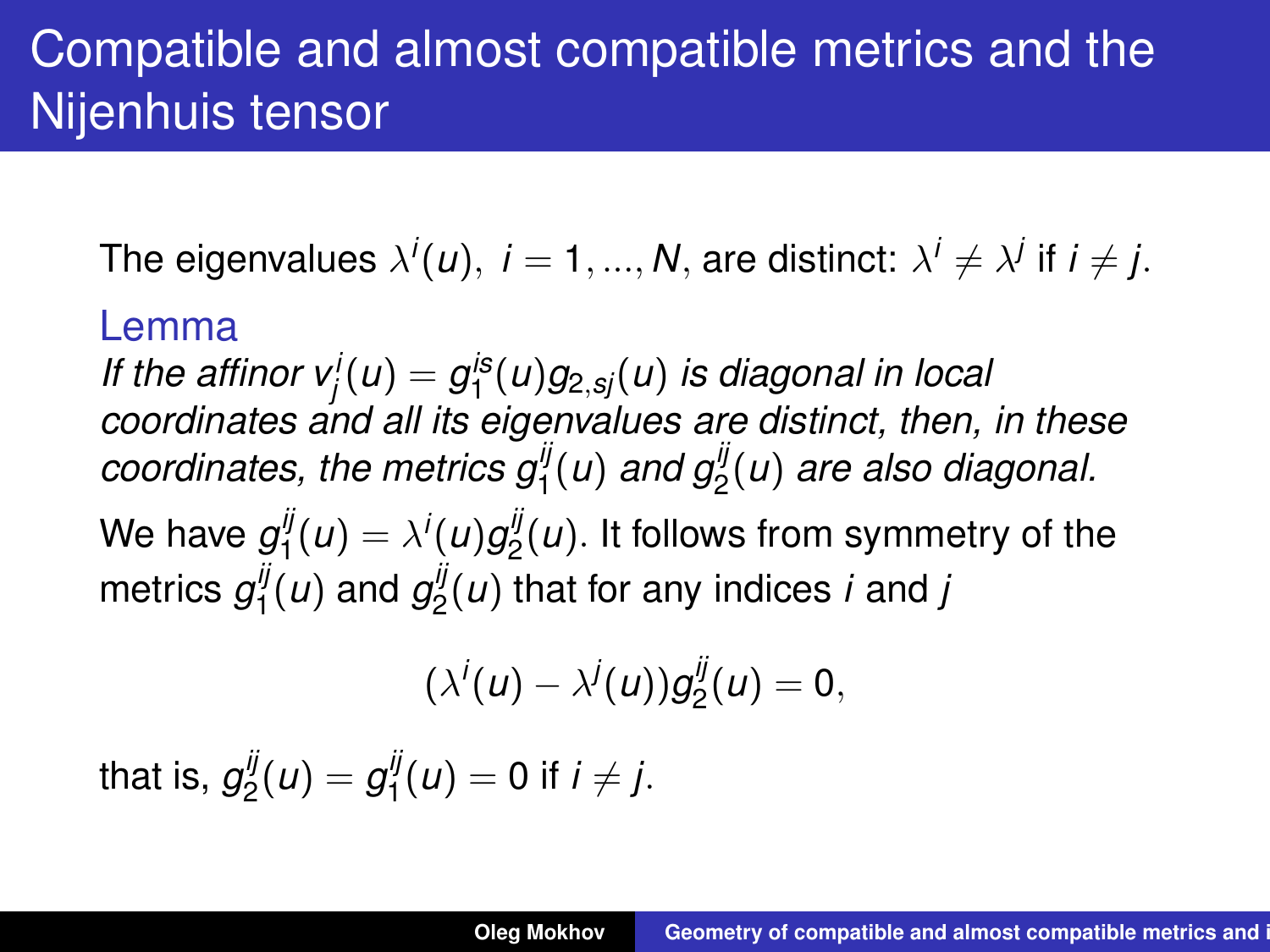#### Lemma

*Let an affinor w<sup>i</sup> j* (*u*) *be diagonal in local coordinates*  $u = (u^1, ..., u^N)$ :  $w_j'(u) = \mu^i(u)\delta_j'$ .

- 1) If all the eigenvalues  $\mu^{i}(u)$ ,  $i = 1, ..., N$ , of the diagonal  $a$ *ffinor are distinct, that is,*  $\mu^{i}(u) \neq \mu^{j}(u)$  *for i*  $\neq$  *j, then the Nijenhuis tensor of this affinor vanishes if and only if the ith*  $e$ *igenvalue*  $\mu^{i}(u)$  *depends only on the coordinate u<sup>i</sup>*.
- 2) *If all the eigenvalues coincide, then the Nijenhuis tensor vanishes.*
- 3) *In the general case of an arbitrary diagonal affinor*  $w_j^i(u) = \mu^i(u)\delta_j^i,$  the Nijenhuis tensor vanishes if and only if  $\partial \mu^i/\partial \bm{\nu}^j = \bm{0}$  for all indices i and j such that  $\mu^j(\bm{\mu}) \neq \mu^j(\bm{\mu})$ .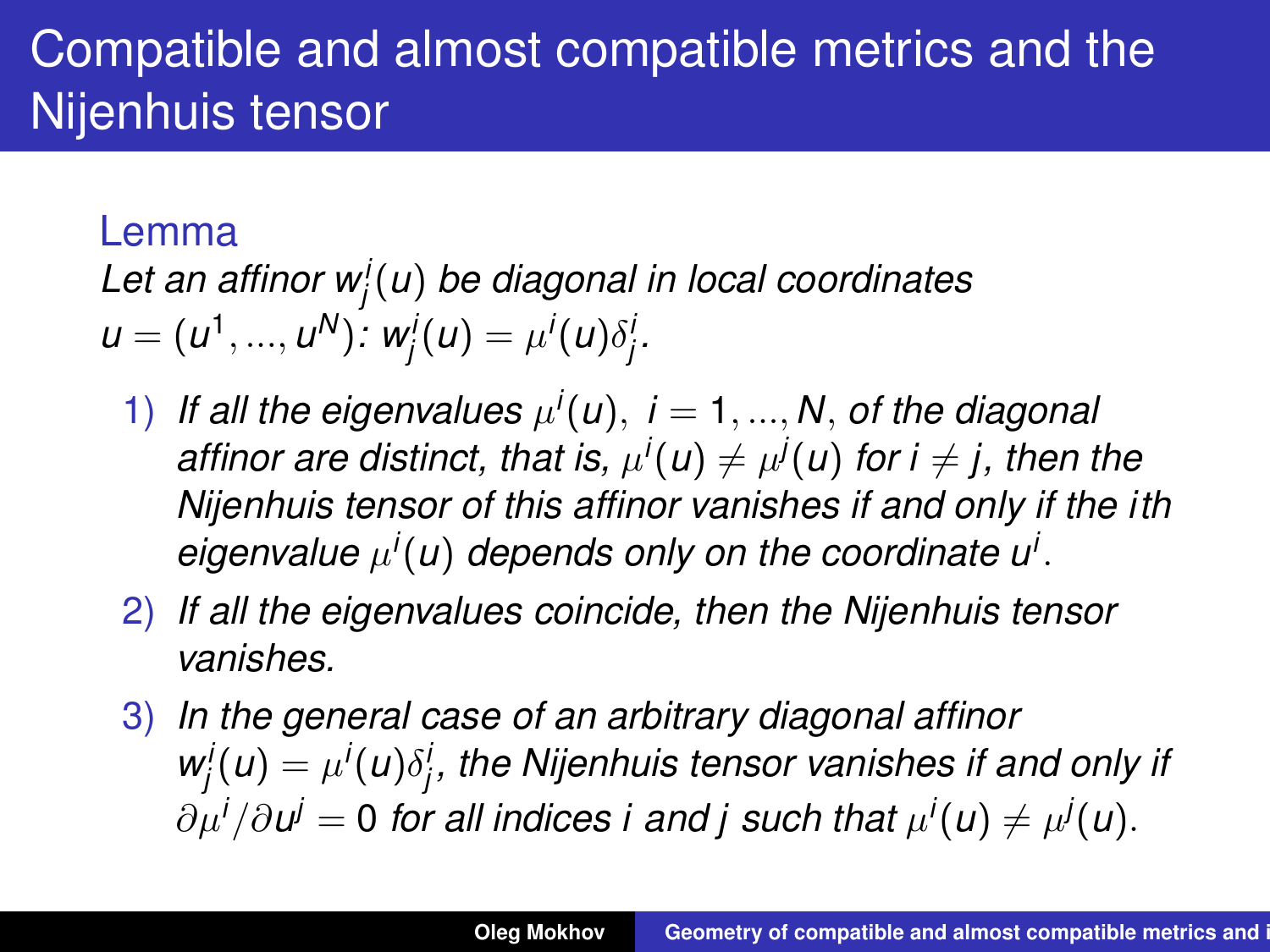For any diagonal affinor  $w_j^j(u) = \mu^i(u) \delta_j^i,$  the Nijenhuis tensor  $N_{ij}^k(u)$  has the form

$$
N_{ij}^k(u) = (\mu^i - \mu^k) \frac{\partial \mu^j}{\partial u^i} \delta^{kj} - (\mu^j - \mu^k) \frac{\partial \mu^i}{\partial u^j} \delta^{ki}
$$

(no summation over indices).

Thus, the Nijenhuis tensor vanishes if and only if for any indices *i* and *j*

$$
(\mu^{i}(u)-\mu^{j}(u))\frac{\partial \mu^{i}}{\partial u^{j}}=0,
$$

where is no summation over indices.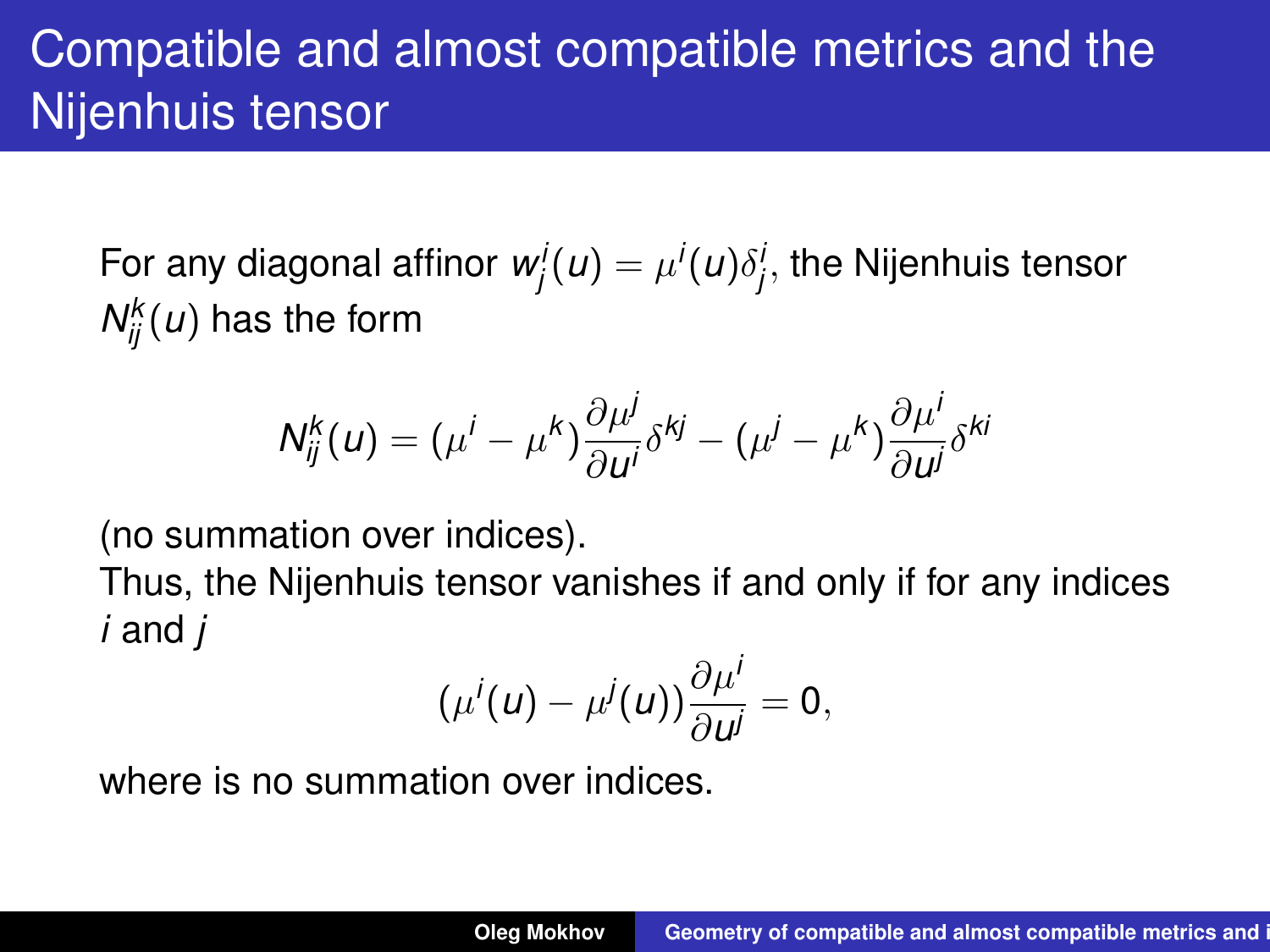### Theorem

*A nonsingular pair of metrics is compatible if and only if there*  $$ *g ij*  $g^{ij}(u) = g^i(u)\delta^{ij}$  and  $g^{ij}_1(u) = f^i(u^i)g^i(u)\delta^{ij},$  where  $f^i(u^i),$ *i* = 1, ..., *N*, *are arbitrary (generally speaking, complex) functions of single variables (the functions f<sup>i</sup>* (*u i* ) *are not equal identically to zero and, for nonsingular pairs of metrics, all these functions must be distinct and they can not be equal to one another if they are constants but, nevertheless, in this special case, the metrics will be also compatible).*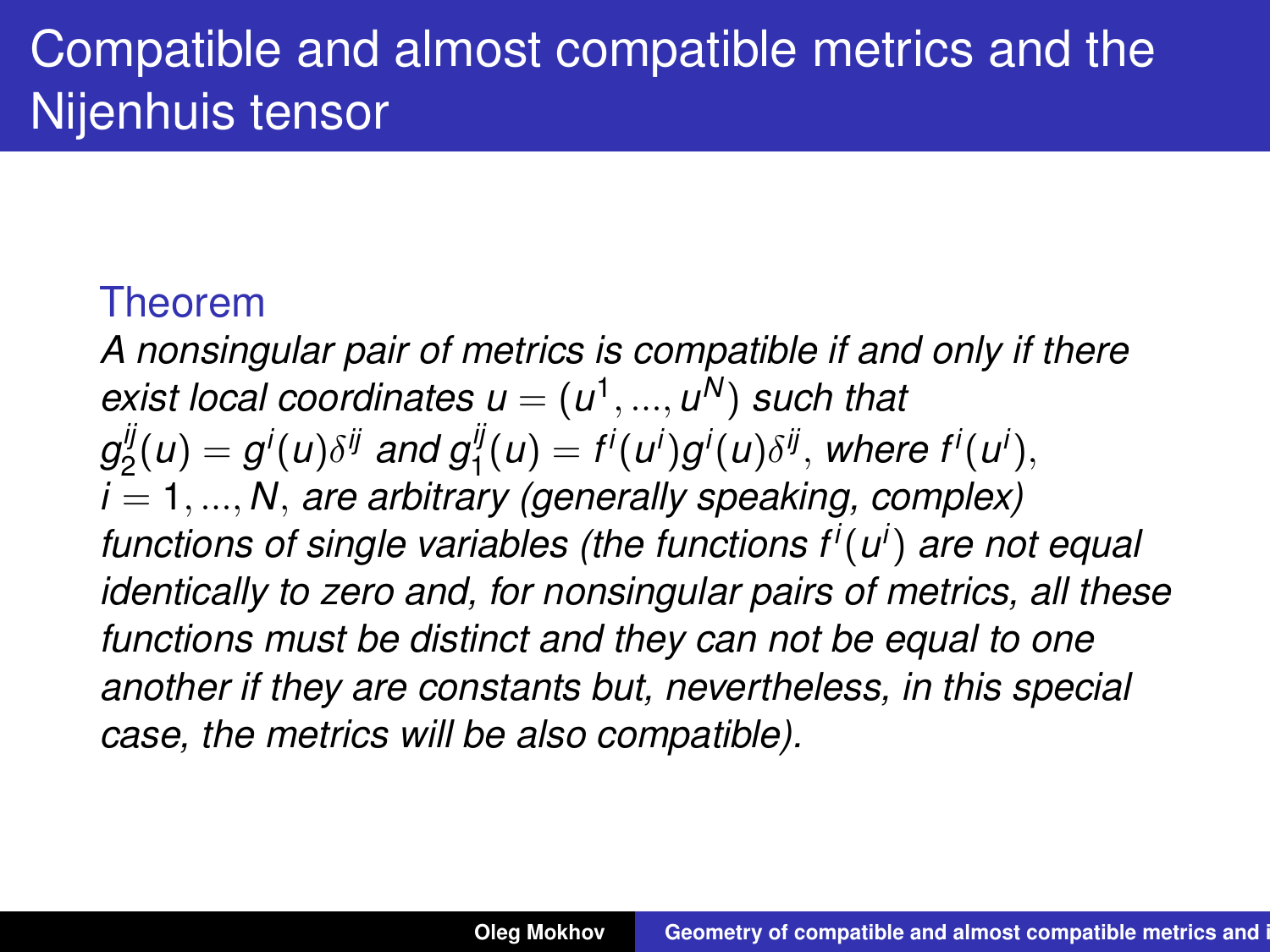Consider the problem on nonsingular pairs of compatible flat metrics. It is sufficient to classify all pairs of flat metrics of the following special diagonal form  $g_2^{\tilde{y}}$  $g_{2}^{\prime \prime }(u)=g^{\prime }(u)\delta ^{ij}$  and *g ij*  $f_1^{ij}(u) = f^i(u^i)g^i(u)\delta^{ij}$ , where  $f^i(u^i)$ ,  $i = 1,...,N$ , are arbitrary (possibly, complex) functions of single variables. The problem of description of diagonal flat metrics, that is, flat metrics *g ij*  $g^{\prime\prime}(u)=g^{\prime}(u)\delta^{\prime\prime}$ , is a classical problem of differential geometry. This problem is equivalent to the problem of description of curvilinear orthogonal coordinate systems in an N-dimensional pseudo-Euclidean space and it was studied in detail and mainly solved in the beginning of the 20th century. Locally, such coordinate systems are determined by *N*(*N* − 1)/2 arbitrary functions of two variables. In 1998 Zakharov showed that the Lamé equations describing curvilinear orthogonal coordinate systems can be integrated by the inverse scattering method.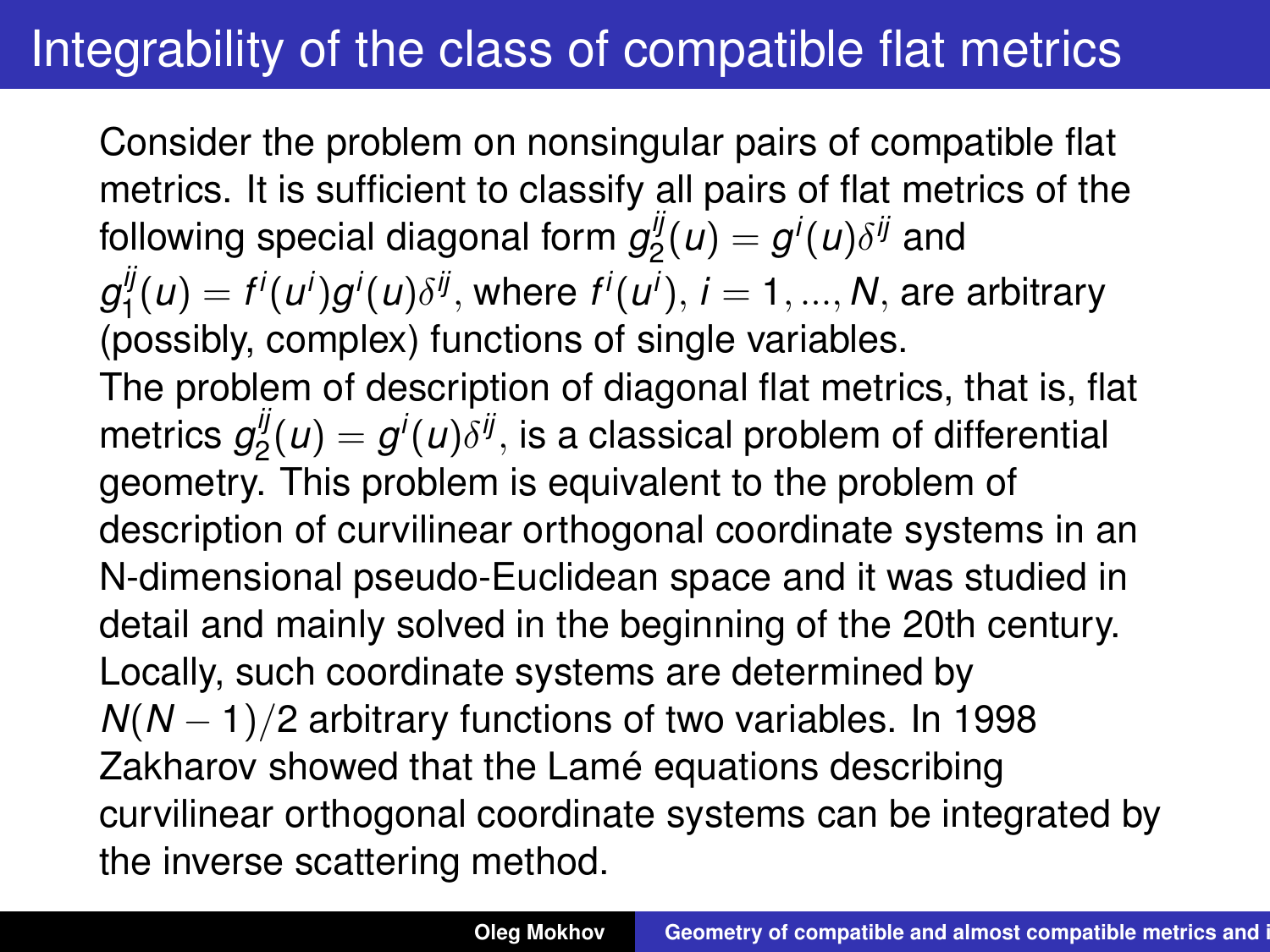The condition that the metric  $g_1^{ij}$  $\int_1^y (u) = f^i(u^i) g^i(u) \delta^{ij}$  is also flat exactly gives *N*(*N* − 1)/2 additional equations linear with respect to the functions  $f^i(u^i)$ . Introduce the standard classical notation

$$
g^{i}(u) = \frac{1}{(H_{i}(u))^{2}}, \quad d s^{2} = \sum_{i=1}^{N} (H_{i}(u))^{2} (du^{i})^{2}, \quad (1)
$$
  

$$
\beta_{ik}(u) = \frac{1}{H_{i}(u)} \frac{\partial H_{k}}{\partial u^{i}}, \quad i \neq k, \quad (2)
$$

where *Hi*(*u*) are the *Lamé coefficients* and β*ik* (*u*) are the *rotation coefficients* of the diagonal metric.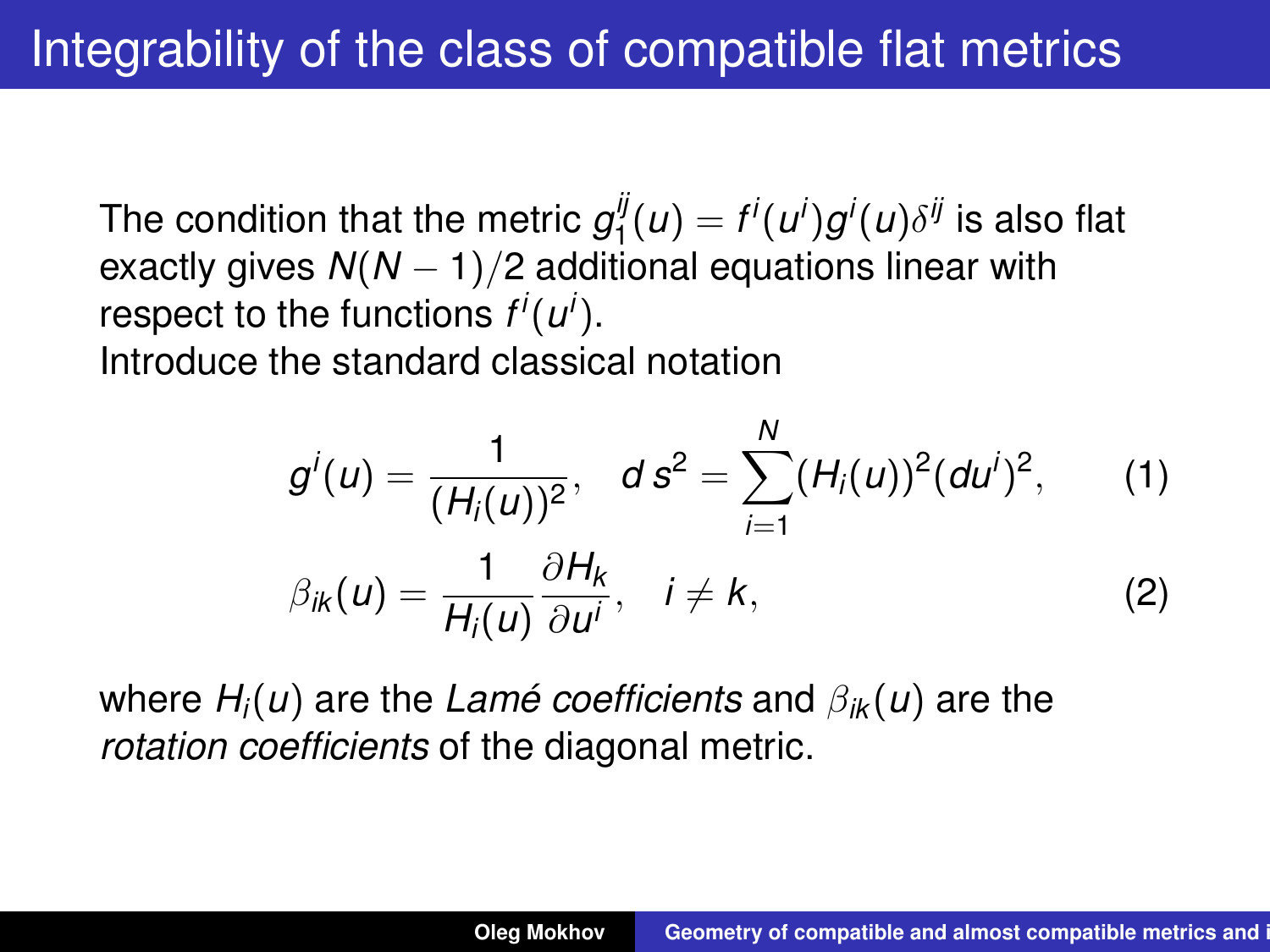### Theorem (Lamé)

*The class of flat diagonal metrics is described by the following nonlinear system (the Lamé equations):*

$$
\frac{\partial \beta_{ij}}{\partial u^k} = \beta_{ik}\beta_{kj}, \quad i \neq j, \quad i \neq k, \quad j \neq k,
$$

$$
\frac{\partial \beta_{ij}}{\partial u^i} + \frac{\partial \beta_{ji}}{\partial u^j} + \sum_{s \neq i, \ s \neq j} \beta_{si}\beta_{sj} = 0, \quad i \neq j.
$$

For the diagonal metric  $g_1^{i_j}$  $f_1^{ij}(u) = f^i(u^i)g^i(u)\delta^{ij},$  we have

$$
\widetilde{H}_{i}(u) = \frac{H_{i}(u)}{\sqrt{f^{i}(u^{i})}}, \quad \widetilde{\beta}_{ik}(u) = \frac{1}{\widetilde{H}_{i}(u)}\frac{\partial H_{k}}{\partial u^{i}} = \frac{\sqrt{f^{i}(u^{i})}}{\sqrt{f^{k}(u^{k})}}\left(\frac{1}{H_{i}(u)}\frac{\partial H_{k}}{\partial u^{i}}\right) = \frac{\sqrt{f^{i}(u^{i})}}{\sqrt{f^{k}(u^{k})}}\beta_{ik}(u), \quad i \neq k.
$$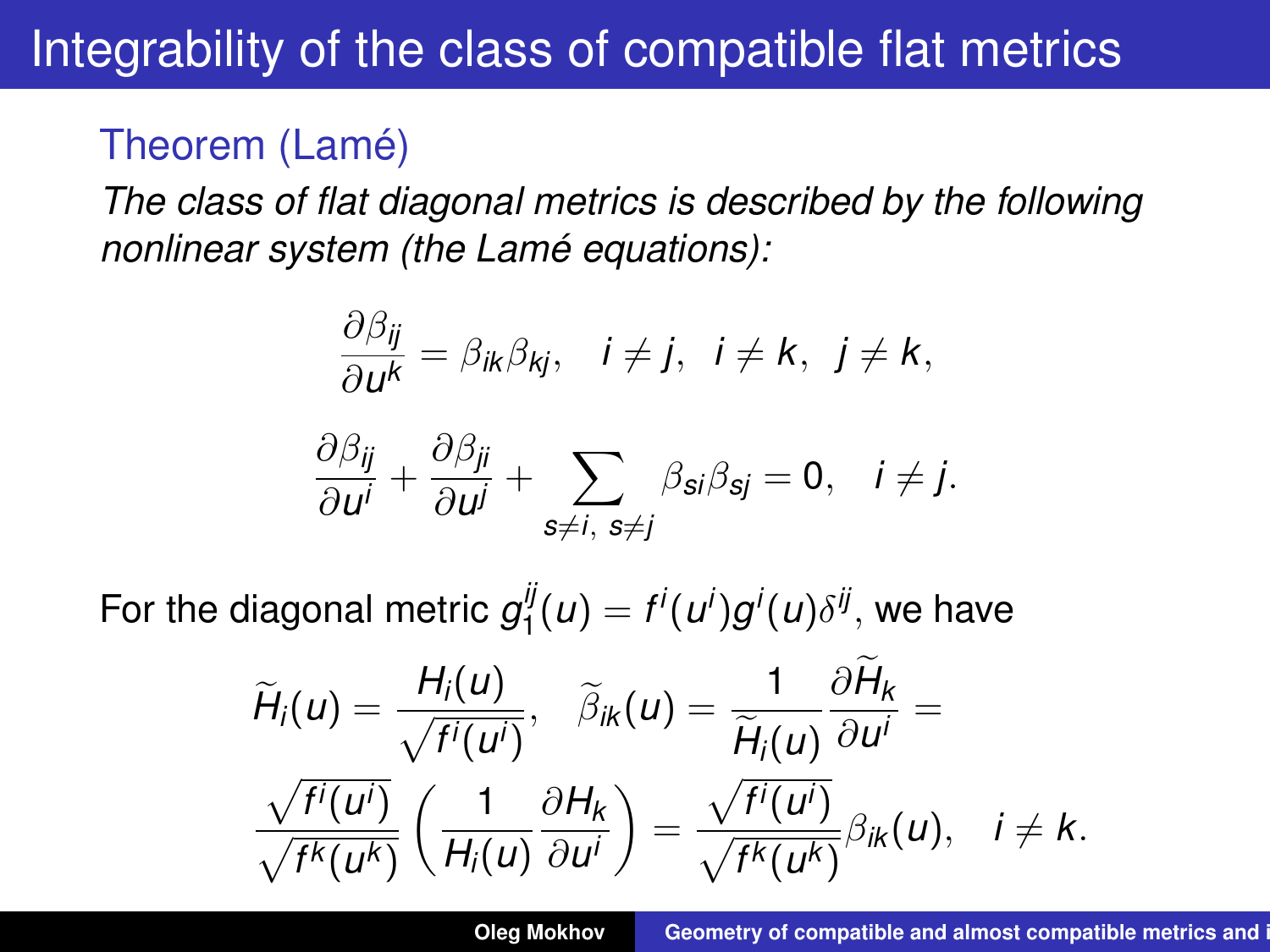#### Theorem

*Nonsingular pairs of compatible flat metrics are described by the following nonlinear reduction of the Lamé equations:*

$$
\frac{\partial \beta_{ij}}{\partial u^k} = \beta_{ik}\beta_{kj}, \quad i \neq j, \quad i \neq k, \quad j \neq k,
$$

$$
\frac{\partial \beta_{ij}}{\partial u^i} + \frac{\partial \beta_{ji}}{\partial u^j} + \sum_{s \neq i, \ s \neq j} \beta_{si}\beta_{sj} = 0, \quad i \neq j,
$$

$$
f^i(u^i)\frac{\partial \beta_{ij}}{\partial u^i} + \frac{1}{2}(f^i(u^i))'\beta_{ij} + f^j(u^j)\frac{\partial \beta_{ji}}{\partial u^j} + \\ + \frac{1}{2}(f^j(u^j))'\beta_{ji} + \sum_{s \neq i, s \neq j} f^s(u^s)\beta_{si}\beta_{sj} = 0, \quad i \neq j,
$$

*where f<sup>i</sup>* (*u i* ) *are nonzero arbitrary functions (the eigenvalues).*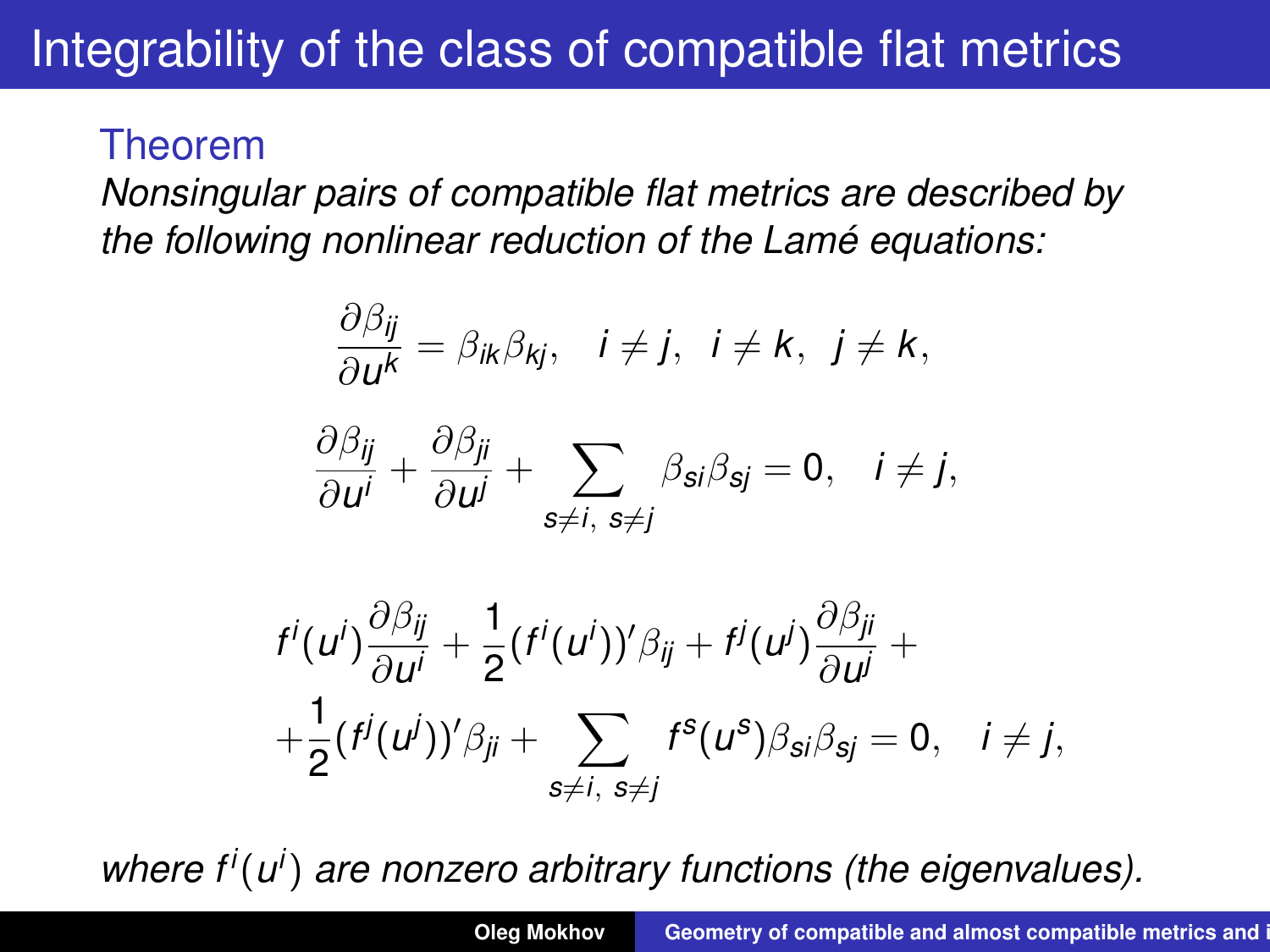The two-dimensional case  $N = 2$  is trivial. The Lamé equations:

$$
\frac{\partial \beta_{12}}{\partial u^1} + \frac{\partial \beta_{21}}{\partial u^2} = 0.
$$

Hence there exist locally a function  $F(u^1, u^2)$  such that

$$
\beta_{12}(u) = \frac{\partial F}{\partial u^2}, \quad \beta_{21}(u) = -\frac{\partial F}{\partial u^1},
$$

$$
\frac{\partial H_1}{\partial u^2} = -\frac{\partial F}{\partial u^1} H_2(u), \quad \frac{\partial H_2}{\partial u^1} = \frac{\partial F}{\partial u^2} H_1(u).
$$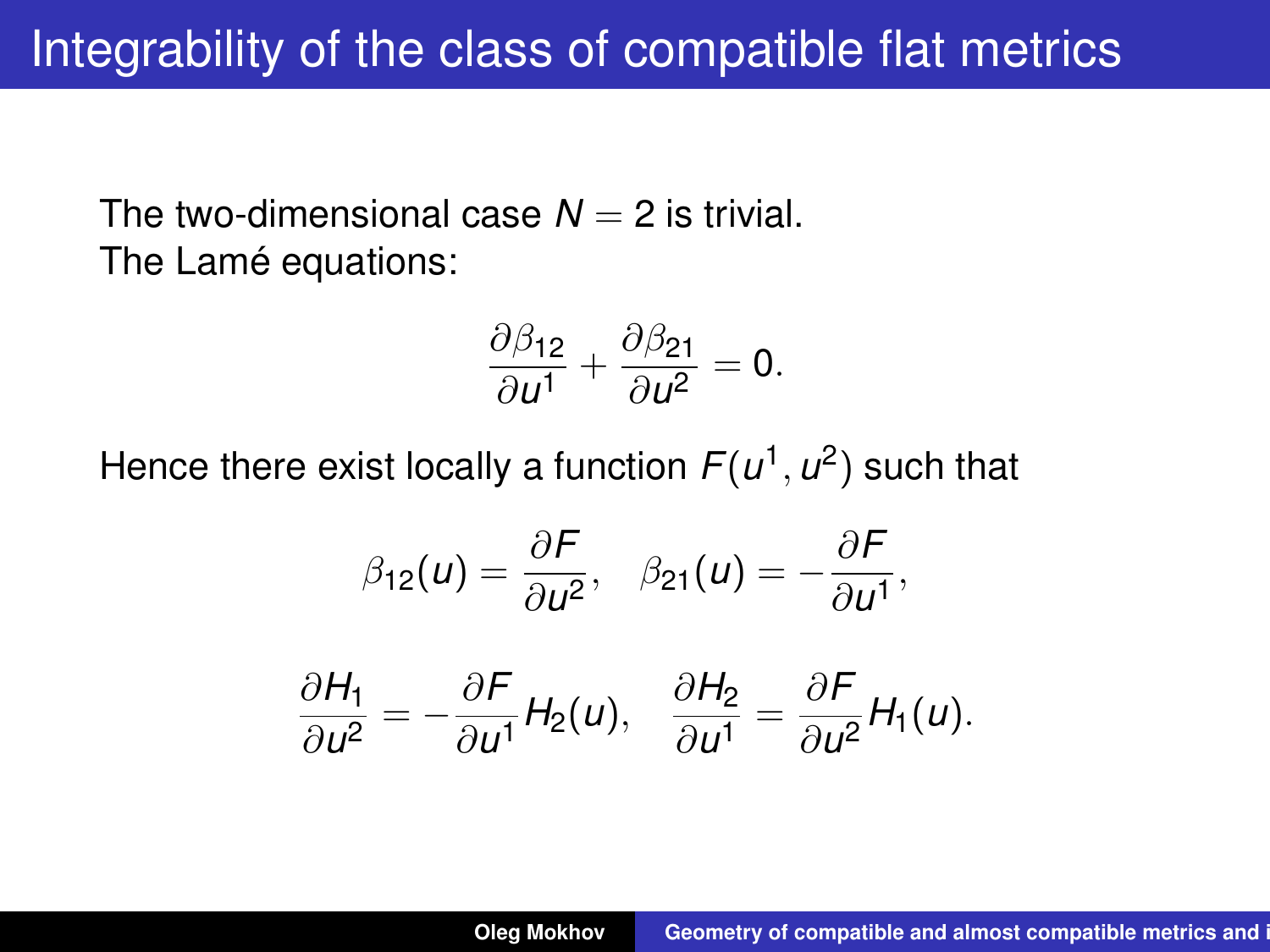#### Theorem

*The two-dimensional metrics*  $g_1^{ij}(u) = (f^i(u^i)/(H_i(u))^2)\delta^{ij}$  *and g ij*  $\mathcal{L}_2^{ij}(u) = (1/(H_i(u))^2) \delta^{ij}$  form a pencil of flat compatible metrics *if and only if the Lamé coefficients*  $H_i(u)$ *,*  $i = 1, 2$ *, are solutions of the linear system*

$$
\frac{\partial H_1}{\partial u^2} = -\frac{\partial F}{\partial u^1} H_2(u), \quad \frac{\partial H_2}{\partial u^1} = \frac{\partial F}{\partial u^2} H_1(u),
$$

*where the function F*(*u*) *is a solution of the following linear equation:*

$$
2\frac{\partial^2 F}{\partial u^1 \partial u^2}(f^1(u^1)-f^2(u^2))+\frac{\partial F}{\partial u^2}\frac{df^1(u^1)}{du^1}-\frac{\partial F}{\partial u^1}\frac{df^2(u^2)}{du^2}=0.
$$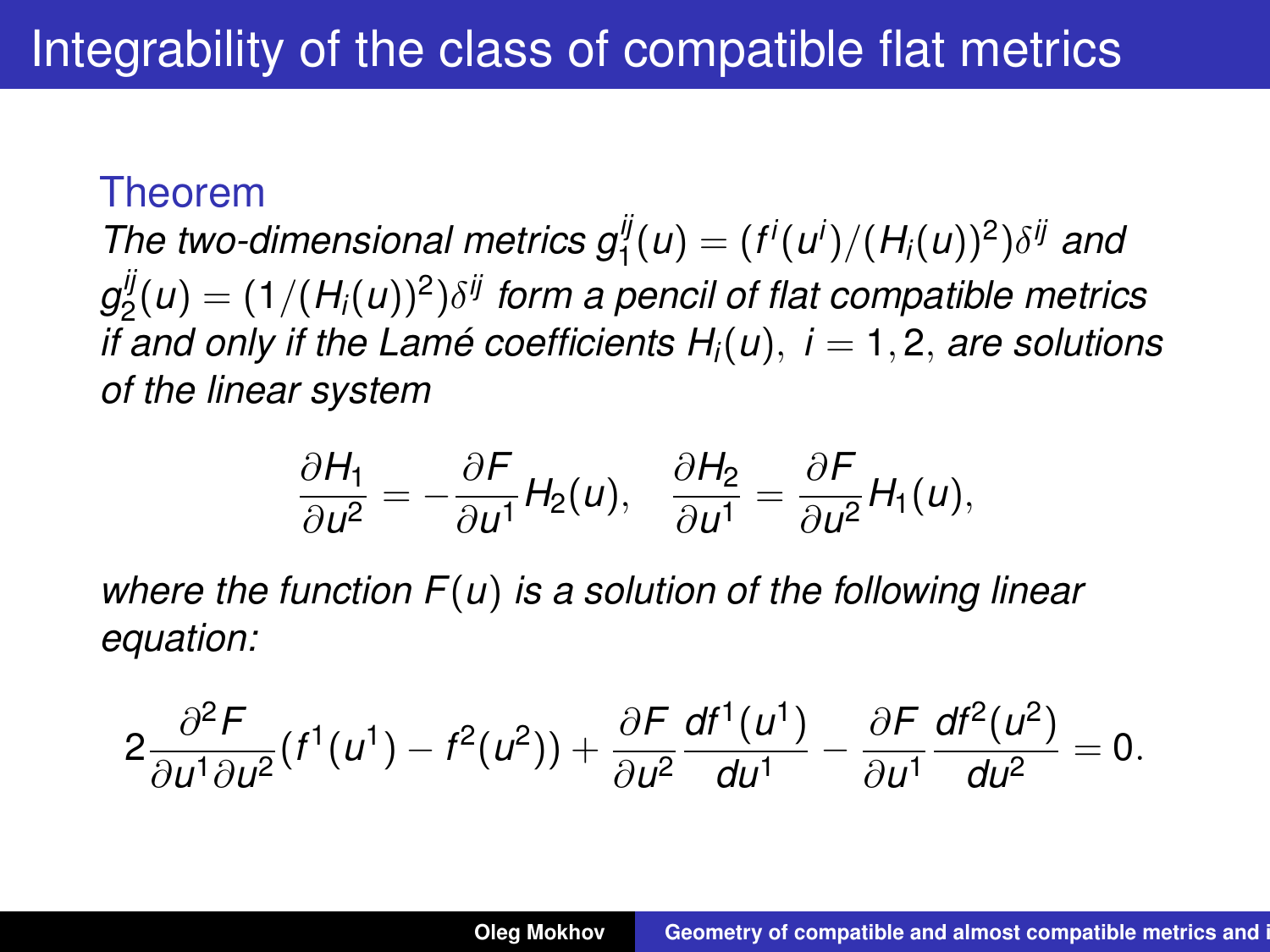Recall the Zakharov method for integrating the Lamé equations (1998).

We must choose a matrix function  $F_{ij}(s,s',\omega)$  and solve the linear integral equation

$$
K_{ij}(s,s',u)=F_{ij}(s,s',u)+\int_s^{\infty}\sum_lK_{il}(s,q,u)F_{lj}(q,s',u)dq.
$$

Then we obtain a one-parameter family of solutions of the Lamé equations by the formula

$$
\beta_{ij}(s, u) = K_{ji}(s, s, u).
$$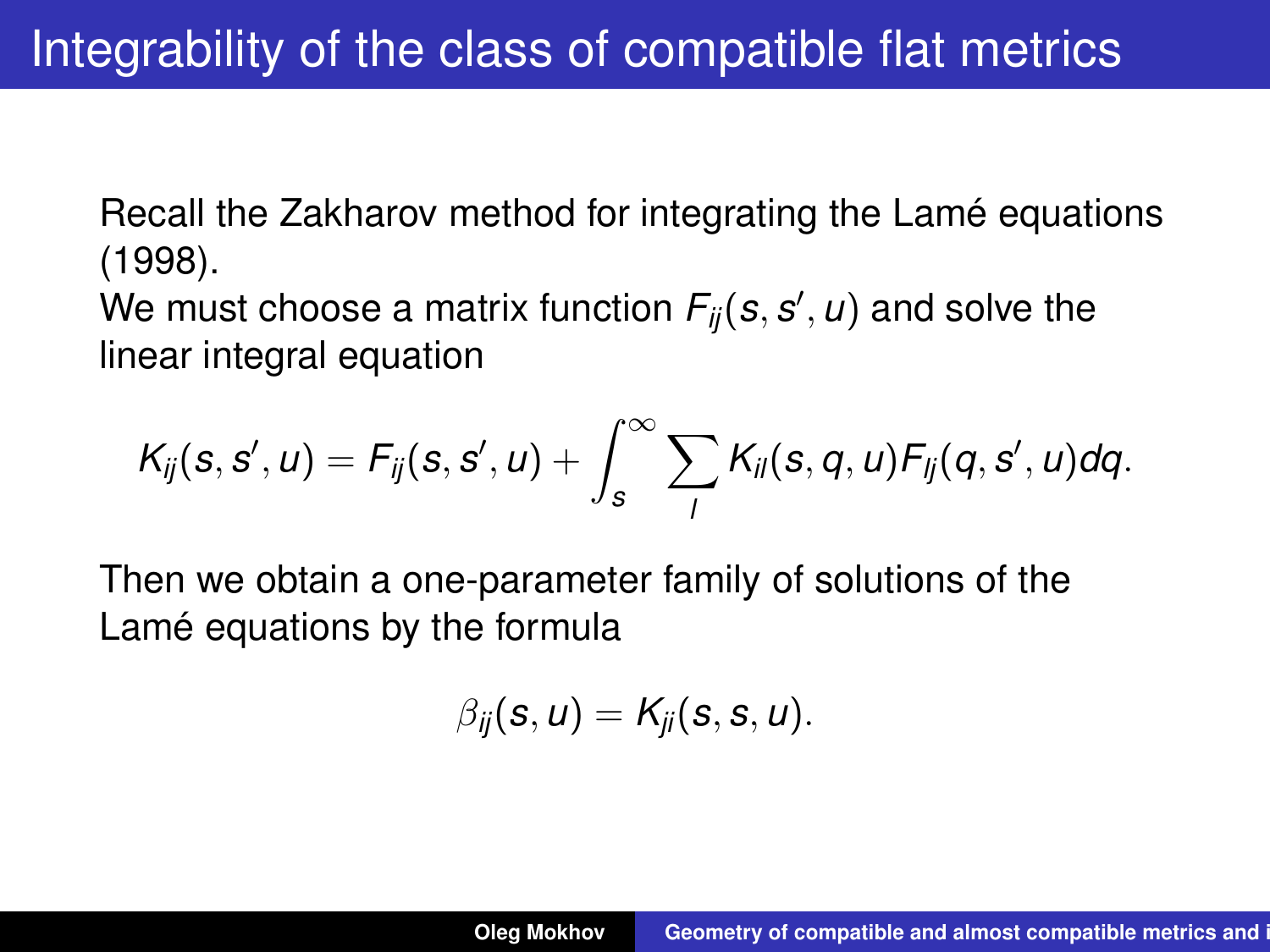If  $F_{ij}(\bm{s},\bm{s}',\bm{\omega})=f_{ij}(\bm{s}-\bm{\omega}^i,\bm{s}'-\bm{\omega}^j),$  where  $f_{ij}(x,y)$  is an arbitrary matrix function of two variables, then the formula

$$
\beta_{ij}(s, u) = K_{ji}(s, s, u)
$$

produces solutions of the Darboux equations.

To satisfy the Lamé equations, Zakharov proposed to impose on the "dressing matrix function"  $F_{ij}(\bm{s},\bm{s}',\bm{\omega})$  a certain additional linear differential relation

$$
\frac{\partial F_{ij}(s,s',u)}{\partial s'}+\frac{\partial F_{ji}(s',s,u)}{\partial s}=0.
$$

If  $F_{ij}(s-u^i,s'-u^j)$  satisfy the Zakharov differential relation, then the rotation coefficients  $\beta_{ii}(u)$  satisfy the Lamé equations.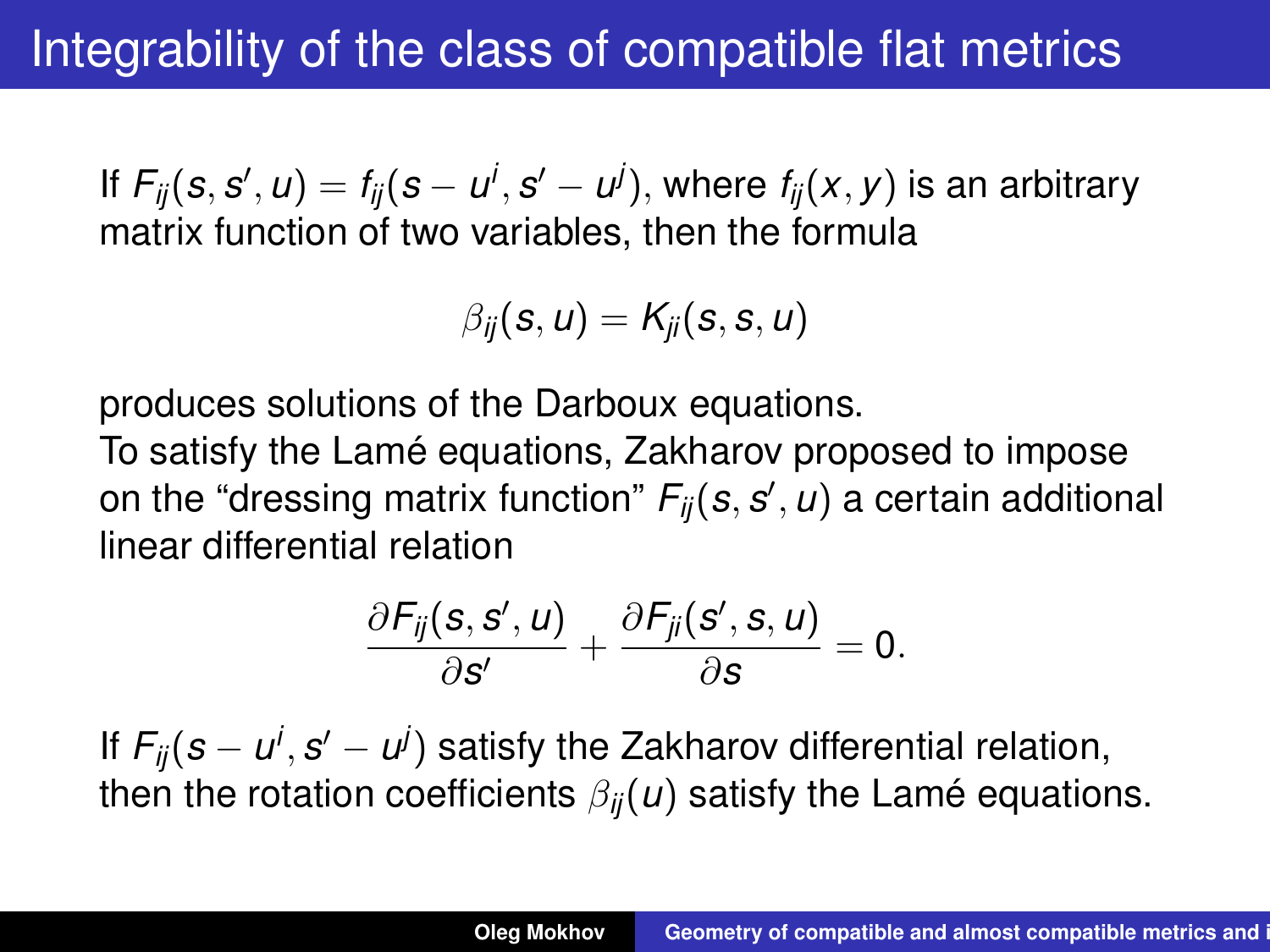#### Lemma

*If both the function*  $F_{ij}(s - u^i, s' - u^j)$  *and the function* 

$$
\widetilde{F}_{ij}(s-u^i,s'-u^j)=\frac{\sqrt{f^j(u^j-s')}}{\sqrt{f^i(u^i-s)}}F_{ij}(s-u^i,s'-u^j)
$$

*satisfy the Zakharov differential relation, then the corresponding rotation coefficients* β*ij*(*u*) *satisfy the equations describing all nonsingular pairs of compatible flat metrics.*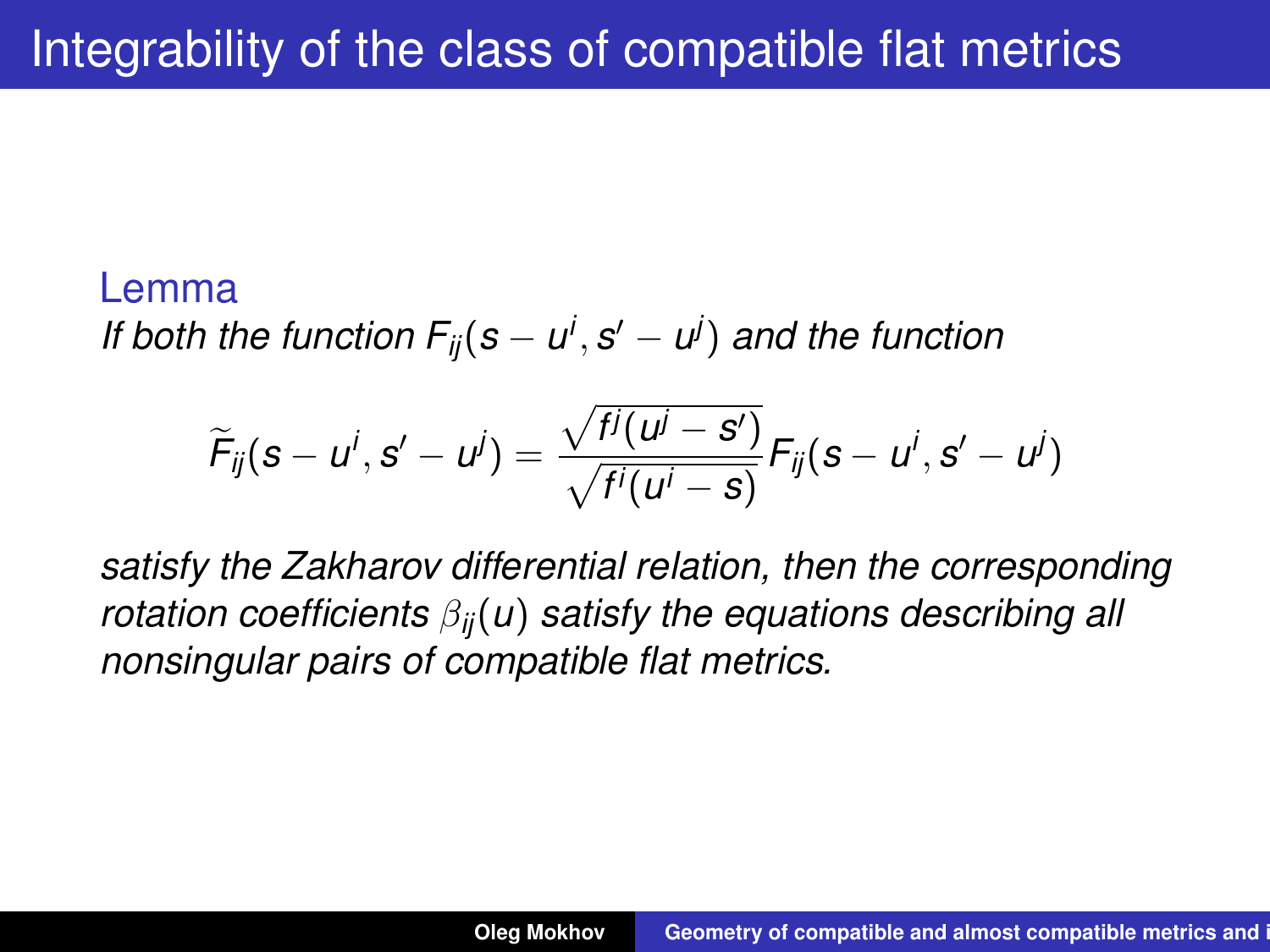To resolve the Zakharov differential relations for the matrix function  $F_{ij}(s-u^i,s^{\prime}-u^j),$  we can introduce  $\mathcal{N}(N-1)/2$ arbitrary functions of two variables  $\Phi_{ii}(x, y)$ ,  $i < j$ , and put for  $i < i$ 

$$
F_{ij}(s-u^i,s'-u^j)=\frac{\partial \Phi_{ij}(s-u^i,s'-u^j)}{\partial s},
$$
  

$$
F_{ji}(s-u^i,s'-u^j)=-\frac{\partial \Phi_{ij}(s'-u^i,s-u^j)}{\partial s},
$$

and

$$
F_{ii}(\mathbf{s}-u^i,\mathbf{s}'-u^i)=\frac{\partial \Phi_{ii}(\mathbf{s}-u^i,\mathbf{s}'-u^i)}{\partial \mathbf{s}},
$$

where  $\Phi_{ii}(x, y)$ ,  $i = 1, ..., N$ , are arbitrary skew-symmetric functions of two variables:

$$
\Phi_{ii}(x,y)=-\Phi_{ii}(y,x).
$$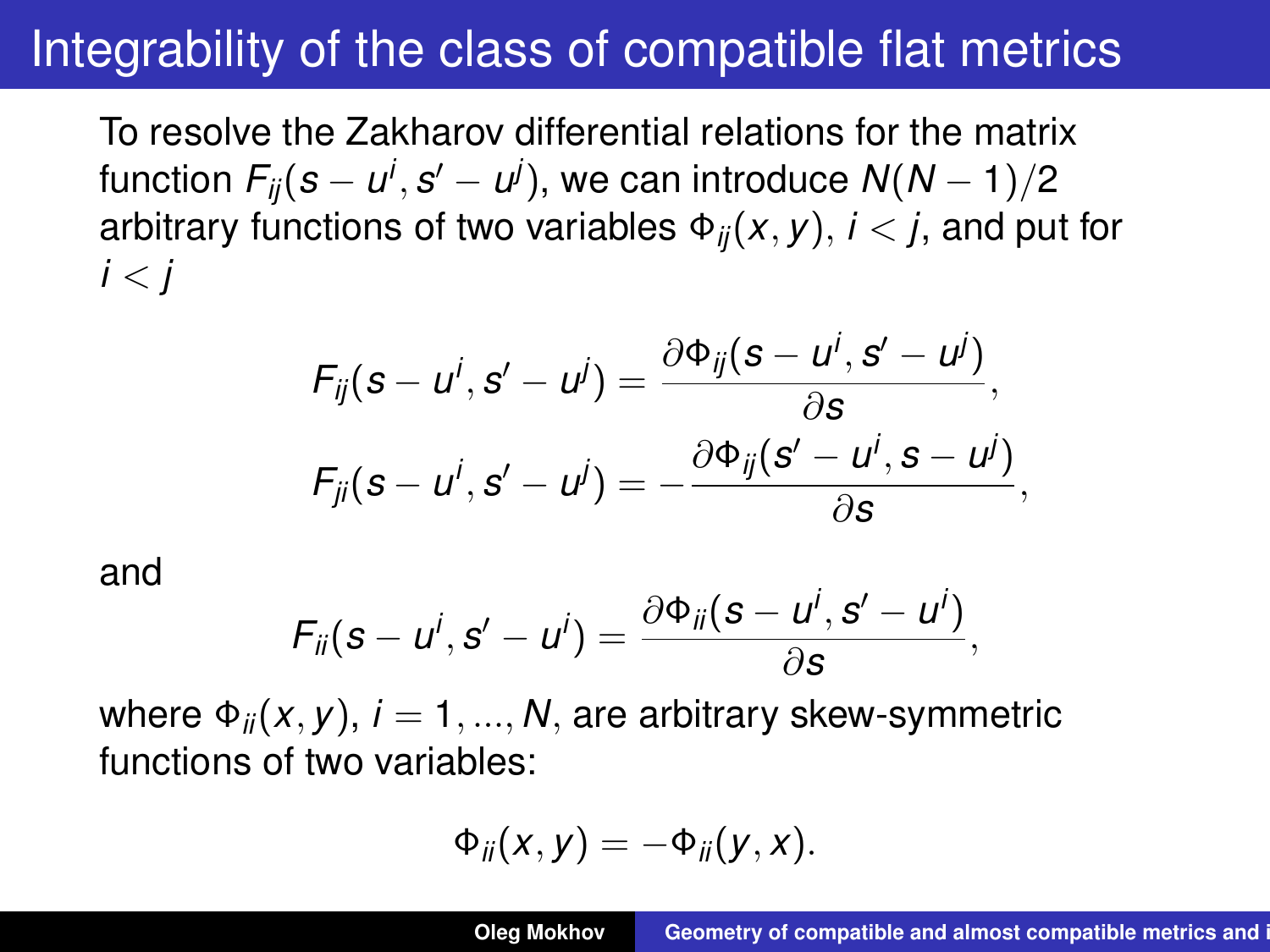For the function

$$
\widetilde{F}_{ij}(s-u^i,s'-u^j)=\frac{\sqrt{f^j(u^j-s')}}{\sqrt{f^i(u^i-s)}}F_{ij}(s-u^i,s'-u^j),
$$

the Zakharov differential relation exactly gives *N*(*N* − 1)/2 linear partial differential equations of the second order for  $N(N-1)/2$  functions  $\Phi_{ij}(\boldsymbol{s}-\boldsymbol{u}^{i},\boldsymbol{s}^{i}-\boldsymbol{u}^{j}),\;i< j,$  of two variables:

$$
\begin{aligned} &2\frac{\partial^2\Phi_{ij}(s-u^i,s'-u^j)}{\partial u^i\partial u^j}\left(f^i(u^i-s)-f^j(u^j-s')\right)+\\ &\frac{\partial\Phi_{ij}(s-u^i,s'-u^j)}{\partial u^j}\frac{df^i(u^i-s)}{du^i}-\\ &\frac{\partial\Phi_{ij}(s-u^i,s'-u^j)}{\partial u^i}\frac{df^j(u^j-s')}{du^j}=0,\quad i
$$

It is very interesting that these equations coincide with the single equation for the two-component case.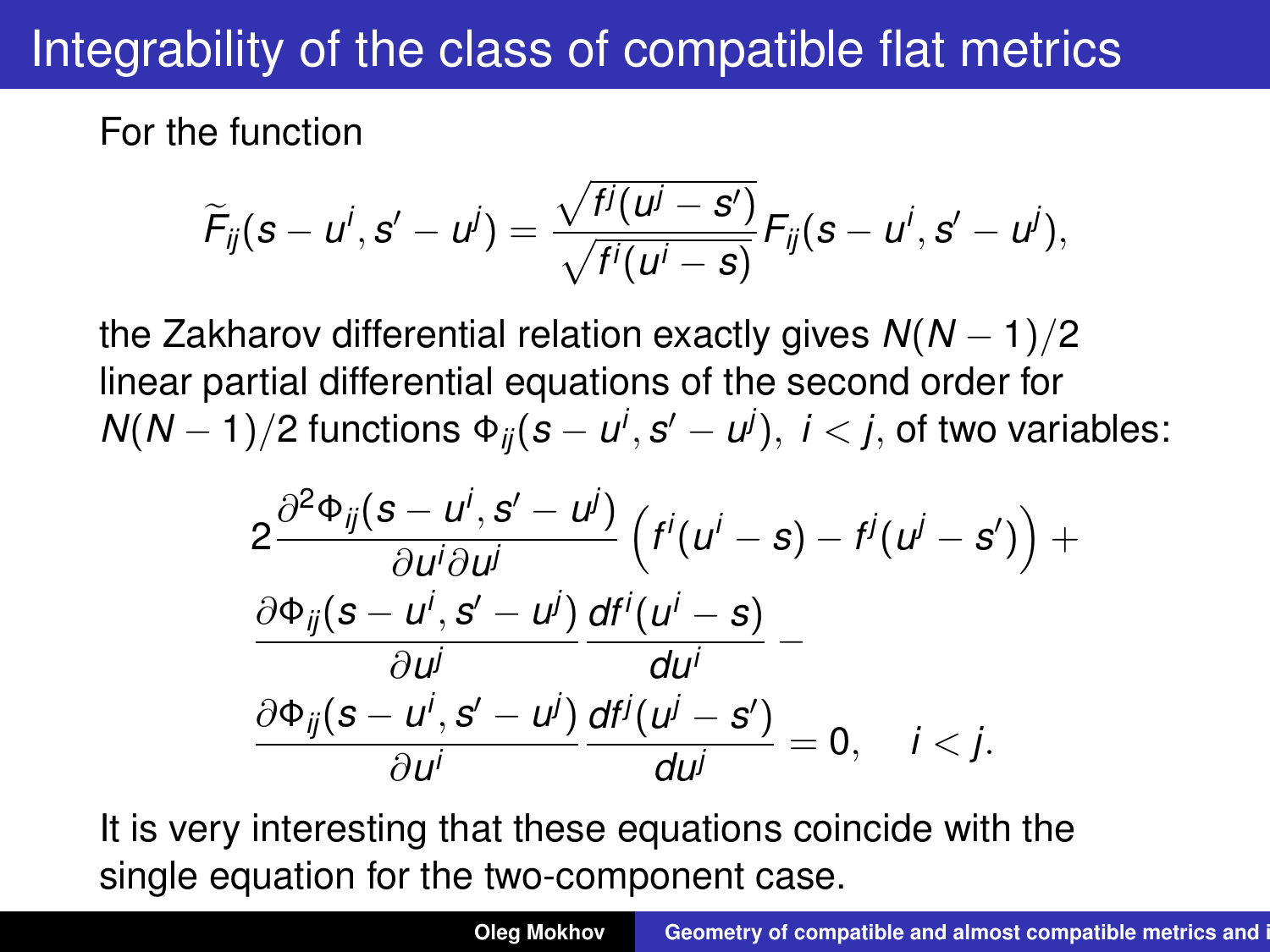For *N* functions  $\Phi_{ii}(\boldsymbol{s}-\boldsymbol{u}^i,\boldsymbol{s}'-\boldsymbol{u}^i),$  we have also *N* linear partial differential equations of the second order from the Zakharov differential relation:

$$
\begin{aligned} &2\frac{\partial^2\Phi_{ii}(s-u^i,s'-u^i)}{\partial s\partial s'}\left(f^i(u^i-s)-f^i(u^i-s')\right)-\\ &\frac{\partial\Phi_{ii}(s-u^i,s'-u^i)}{\partial s}\frac{df^i(u^i-s')}{ds'}+\\ &\frac{\partial\Phi_{ii}(s-u^i,s'-u^i)}{\partial s'}\frac{df^i(u^i-s)}{ds}=0.\end{aligned}
$$

Any solution of these linear partial differential equations generates a one-parameter family of solutions of the system describing all nonsingular pairs of compatible flat metrics. Thus, our problem is linearized.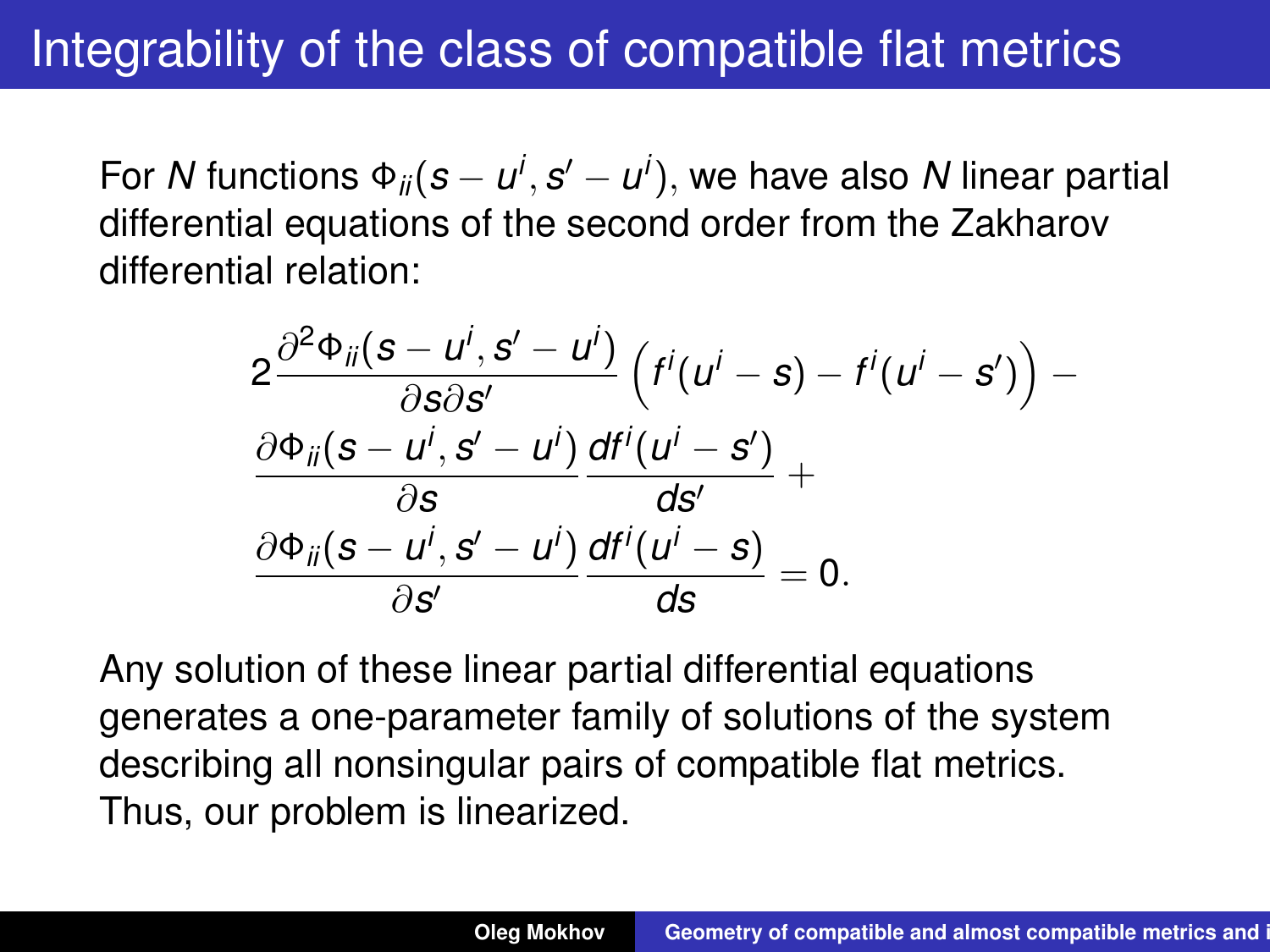# Compatible metrics and compatible Poisson brackets of hydrodynamic type

Consider two arbitrary nonlocal Poisson brackets of hydrodynamic type (of the Ferapontov type)

$$
\{I,J\}_1 = \int \frac{\delta I}{\delta u^i(x)} \left( g_1^{ij}(u(x)) \frac{d}{dx} + b_{1,k}^{ij}(u(x)) u_x^k + \sum_{\alpha=1}^{L_1} \varepsilon_{1,\alpha}(w_1^{\alpha})_k^i(u(x)) u_x^k \left( \frac{d}{dx} \right)^{-1} (w_1^{\alpha})_s^j(u(x)) u_x^s \right) \frac{\delta J}{\delta u^j(x)} dx
$$

and

$$
{I,J\}_2=\int \frac{\delta I}{\delta u^i(x)}\left(g_2^{ij}(u(x))\frac{d}{dx}+b_{2,k}^{ij}(u(x))u_x^k+\right.\newline\sum_{\alpha=1}^{L_2}\varepsilon_{2,\alpha}(w_2^{\alpha})_k^i(u(x))u_x^k\left(\frac{d}{dx}\right)^{-1}(w_2^{\alpha})_s^j(u(x))u_x^s\right)\frac{\delta J}{\delta u^j(x)}dx.
$$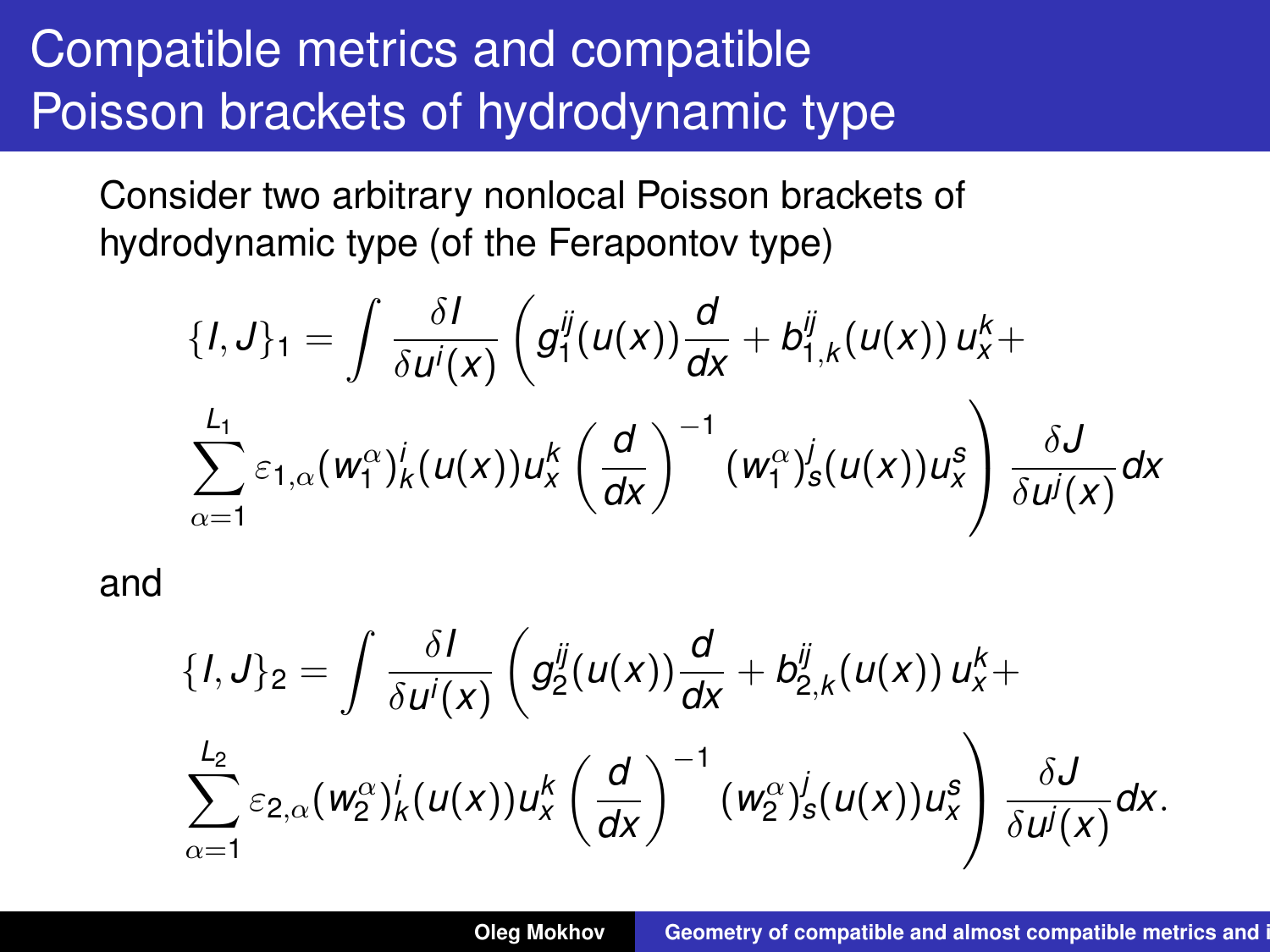# Compatible metrics and compatible Poisson brackets of hydrodynamic type

#### Theorem

If the pair of metrics  $g_1^{\parallel}(u)$  and  $g_2^{\parallel}(u)$  is nonsingular, then the *Poisson brackets* {*I*, *J*}<sup>1</sup> *and* {*I*, *J*}<sup>2</sup> *are compatible if and only if* the metrics are compatible and both the metrics  $g_1^{ij}(u)$ ,  $g_2^{ij}$  $\frac{y}{2}(u)$ and the affinors  $(w_{1}^{\alpha})^{i}_{j}(u),$   $(w_{2}^{\alpha})^{i}_{j}(u)$  can be samultaneously *diagonalized in a domain of local coordinates.*

If the pair of metrics  $g_1^{ij}$  $g_1^{ij}(u)$  and  $g_2^{ij}$  $\mathbb{Z}_2^{\prime\prime}(u)$  is nonsingular, then the Poisson brackets  $\{I, J\}_1$  and  $\{I, J\}_2$  are compatible if and only if there exist local coordinates such that in these coordinates we have

$$
g_2^{ij}(u) = g^i(u)\delta^{ij}, \quad g_1^{ij}(u) = f^i(u^i)g^i(u)\delta^{ij},
$$
  
\n
$$
(w_2^{\alpha})_j^i(u) = (w_2^{\alpha})^i(u)\delta_j^i, \quad (w_1^{\alpha})_j^i(u) = (w_1^{\alpha})^i(u)\delta_j^i.
$$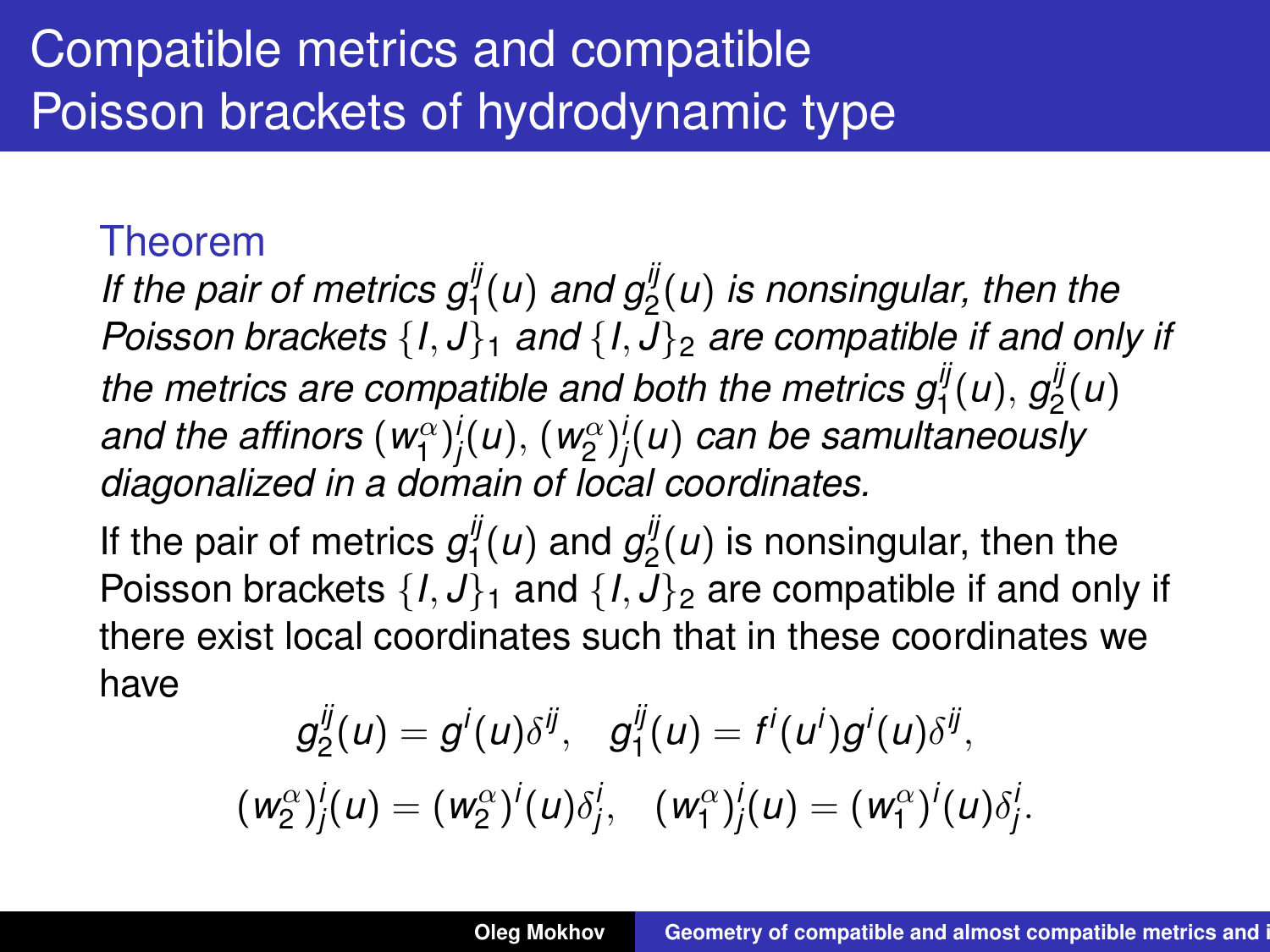Consider an arbitrary nonsingular pair of compatible nonlocal Poisson brackets of hydrodynamic type, that is, we assume that the Poisson brackets are compatible and the pair of metrics *g ij*  $g_1^{ij}(u)$  and  $g_2^{ij}$  $2^{\prime\prime}(u)$  is nonsingular.

#### Theorem

*General nonsingular pairs of compatible nonlocal Poisson brackets of hydrodynamic type are described by the following consistent integrable nonlinear systems:*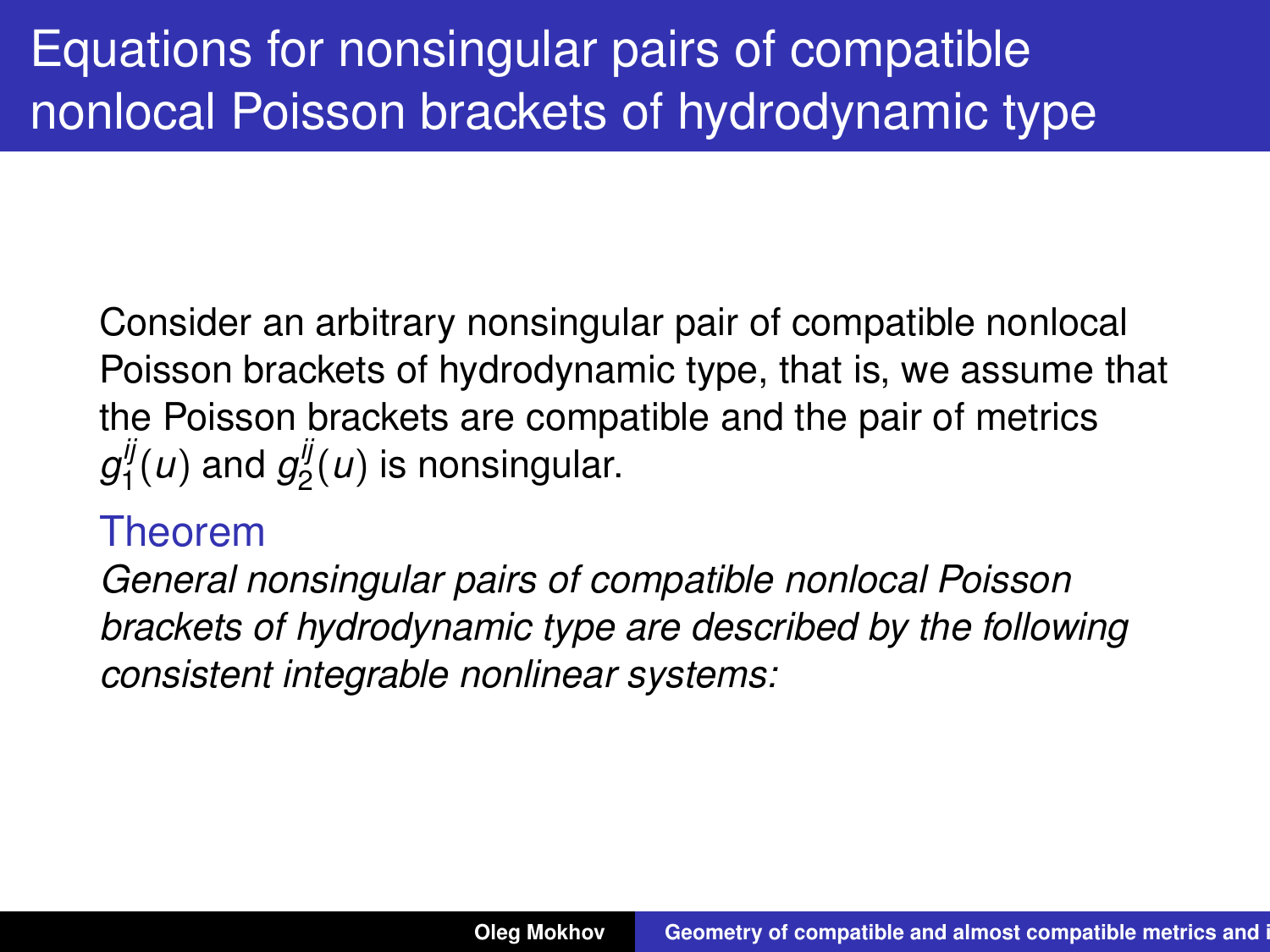$$
\frac{\partial H_{2,j}^{\alpha}}{\partial u^{i}} = \beta_{ij} H_{2,i}^{\alpha}, \quad i \neq j,
$$
\n
$$
\frac{\partial \beta_{ij}}{\partial u^{k}} = \beta_{ik} \beta_{kj}, \quad i \neq j, \quad i \neq k, \quad j \neq k,
$$
\n
$$
\epsilon_{2}^{i} \frac{\partial \beta_{ij}}{\partial u^{i}} + \epsilon_{2}^{j} \frac{\partial \beta_{ji}}{\partial u^{j}} + \sum_{s \neq i, s \neq j} \epsilon_{2}^{s} \beta_{si} \beta_{sj} + \sum_{\alpha=1}^{L_{2}} \epsilon_{2,\alpha} H_{2,i}^{\alpha} H_{2,j}^{\alpha} = 0, \quad i \neq j.
$$
\n
$$
\epsilon_{2}^{i} f^{i}(u^{i}) \frac{\partial \beta_{ij}}{\partial u^{i}} + \frac{1}{2} \epsilon_{2}^{i}(f^{i})^{\prime} \beta_{ij} + \epsilon_{2}^{j} f^{j}(u^{j}) \frac{\partial \beta_{ji}}{\partial u^{j}} + \frac{1}{2} \epsilon_{2}^{i}(f^{j})^{\prime} \beta_{ji} + \sum_{L_{1}}^{L_{1}} \epsilon_{2}^{i}(f^{j})^{\prime} \beta_{ij} + \sum_{L_{2}}^{L_{2}} \epsilon_{2}^{i}(f^{j})^{\prime} \beta_{ij} + \sum_{L_{1}}^{L_{2}} \epsilon_{2}^{i}(f^{j})^{\prime} \beta_{ij} + \sum_{L_{2}}^{L_{2}} \epsilon_{2}^{i}(f^{j})^{\prime} \beta_{ij} + \sum_{L_{1}}^{L_{1}} \epsilon_{2}^{i}(f^{j})^{\prime} \beta_{ij} + \sum_{L_{2}}^{L_{2}} \epsilon_{2}^{i}(f^{j})^{\prime} \beta_{ij} + \sum_{L_{1}}^{L_{2}} \epsilon_{2}^{i}(f^{j})^{\prime} \beta_{ij} + \sum_{L_{2}}^{L_{2}} \epsilon_{2}^{i}(f^{j})^{\prime} \beta_{ij} + \sum_{L_{1}}^{L_{2}} \epsilon_{2}^{i}(f^{j})^{\prime} \beta_{ij} + \sum_{L_{2}}^{L_{2}} \epsilon_{2}^{i}(f^{j})^{\prime} \beta_{ij} + \sum_{L_{1}}^{L_{2}} \epsilon_{2}^{i}(f^{j})^{\prime} \beta_{ij} + \sum_{L_{2}}^{L_{2}} \epsilon_{2
$$

$$
\sum_{s\neq i, s\neq j}\epsilon_2^s f^s(u^s)\beta_{si}\beta_{sj}+\sum_{\alpha=1}\varepsilon_{1,\alpha}H_{1,i}^\alpha H_{1,j}^\alpha=0, \quad i\neq j,
$$

$$
\frac{\partial H_{1,j}^{\alpha}}{\partial u^i} = \beta_{ij} H_{1,i}^{\alpha}, \quad i \neq j.
$$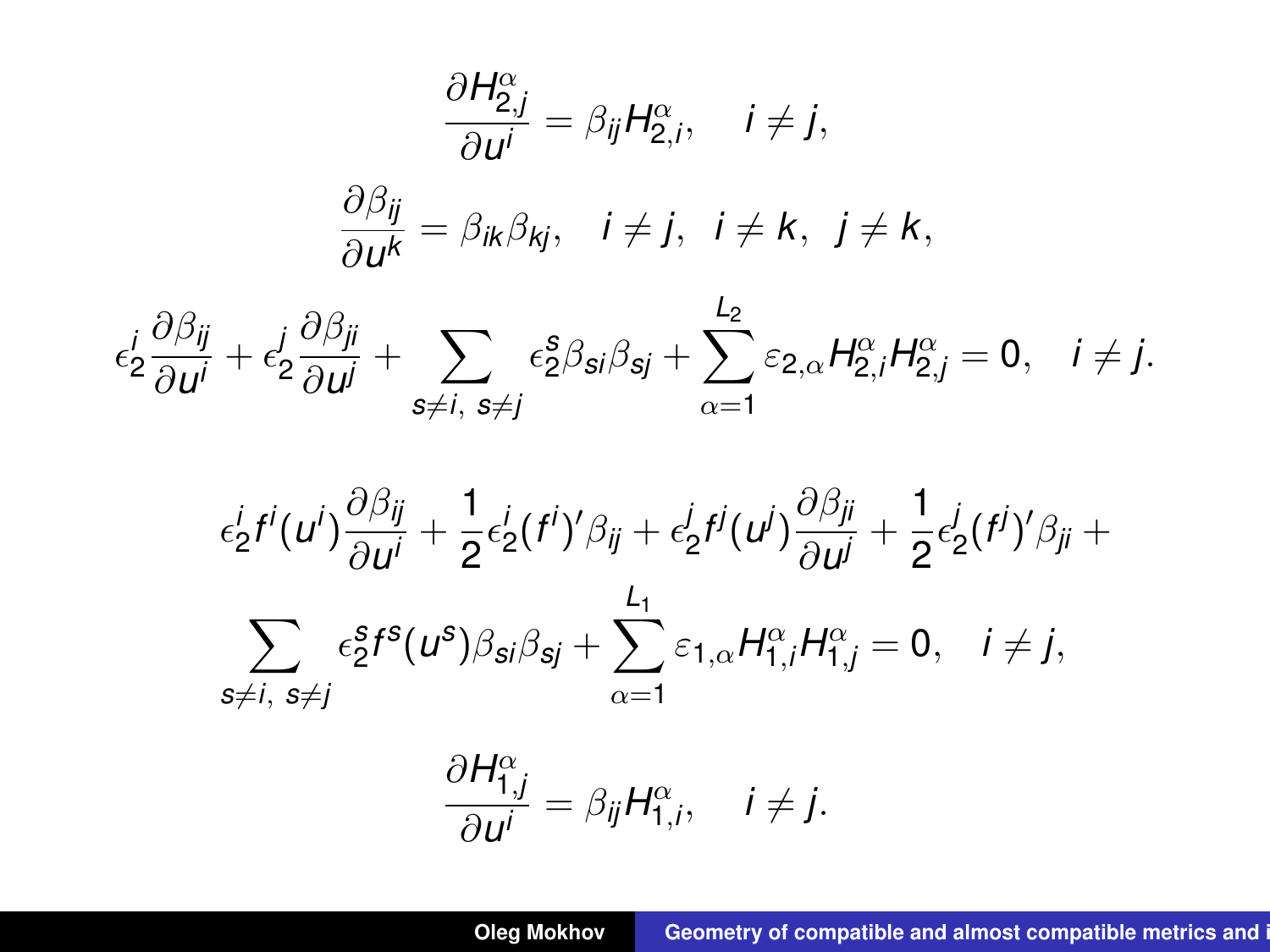We introduce here the standard classical notation

$$
g^{i}(u) = \frac{\epsilon_{2}^{i}}{(H_{i}(u))^{2}}, \quad d s^{2} = \sum_{i=1}^{N} \epsilon_{2}^{i} (H_{i}(u))^{2} (du^{i})^{2}, \quad (3)
$$

$$
\beta_{ik}(u) = \frac{1}{H_{i}(u)} \frac{\partial H_{k}}{\partial u^{i}}, \quad i \neq k, \quad (4)
$$

where *Hi*(*u*) are *the Lamé coefficients* and β*ik* (*u*) are *the rotation coefficients,*  $\epsilon_2^j = \pm 1$ ,  $i = 1, ..., N$ , and introduce the functions  $H_{2,i}^{\alpha}(u),\, 1\leq i\leq \mathsf{N},\, 1\leq \alpha\leq \mathsf{L}_2,$  such that

$$
(w_2^{\alpha})^i(u)=\frac{H_{2,i}^{\alpha}(u)}{H_i(u)},
$$

and the functions  $H_{1,i}^{\alpha}(u),\, 1\leq i\leq N,\, 1\leq \alpha\leq L_1,$  such that

$$
(w_1^{\alpha})^i(u)=\frac{H_{1,i}^{\alpha}(u)}{H_i(u)}.
$$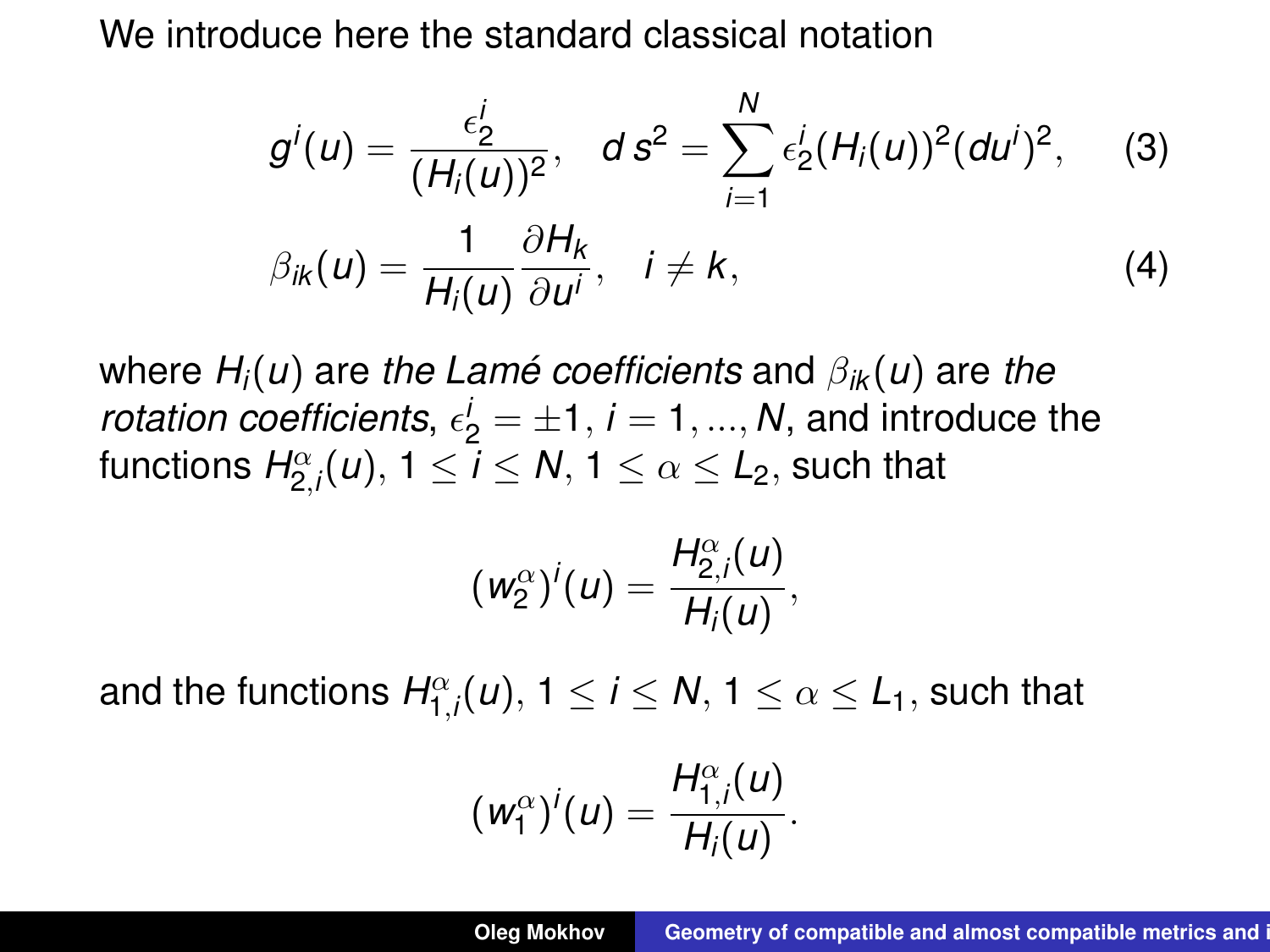# Lax pair for the general nonsingular pair of compatible nonlocal Poisson brackets of hydrodynamic type

The Lax pair with a spectral parameter for the system describing all nonsingular pairs of compatible nonlocal Poisson brackets of hydrodynamic type can be derived from the linear problem for the system describing all submanifolds with flat normal bundle and holonomic net of curvature lines. The equations describing all submanifolds with flat normal bundle and holonomic net of curvature lines are the conditions of consistency for the following linear system: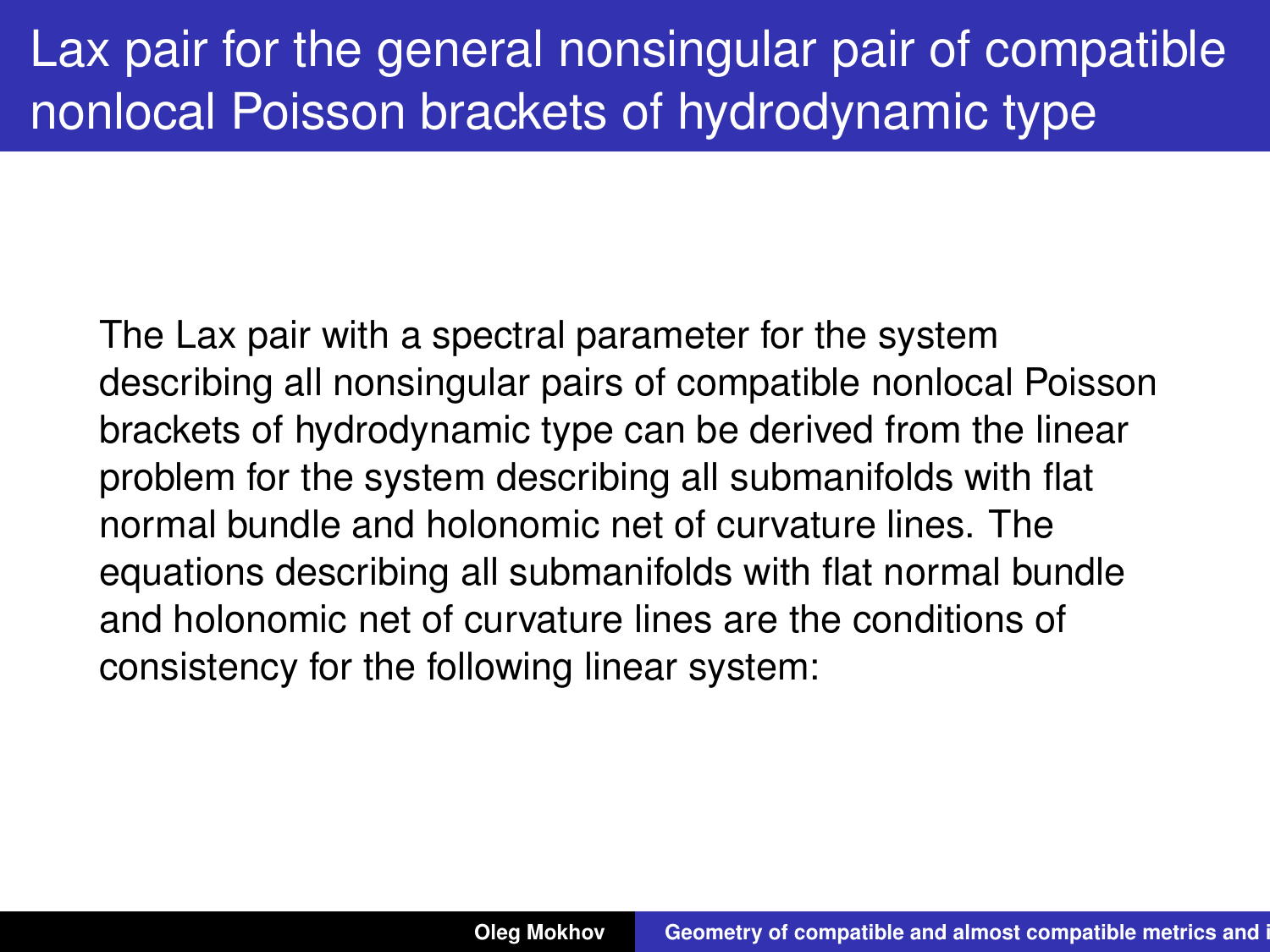## Lax pair for the general nonsingular pair of compatible nonlocal Poisson brackets of hydrodynamic type

$$
\begin{aligned}\n\frac{\partial \varphi_i}{\partial u^k} &= \frac{\sqrt{\epsilon_2^i}}{\sqrt{\epsilon_2^k}} \beta_{ik} \varphi_k, \quad i \neq k, \\
\frac{\partial \varphi_i}{\partial u^i} &= -\sum_{k \neq i} \frac{\sqrt{\epsilon_2^k}}{\sqrt{\epsilon_2^i}} \beta_{ki} \varphi_k + \sum_{\alpha=1}^{L_2} \frac{\sqrt{\epsilon_{2,\alpha}}}{\sqrt{\epsilon_2^i}} H_{2,i}^{\alpha} \psi^{\alpha}, \\
\frac{\partial \psi^{\alpha}}{\partial u^i} &= -\frac{\sqrt{\epsilon_{2,\alpha}}}{\sqrt{\epsilon_2^i}} H_{2,i}^{\alpha} \varphi_i.\n\end{aligned}
$$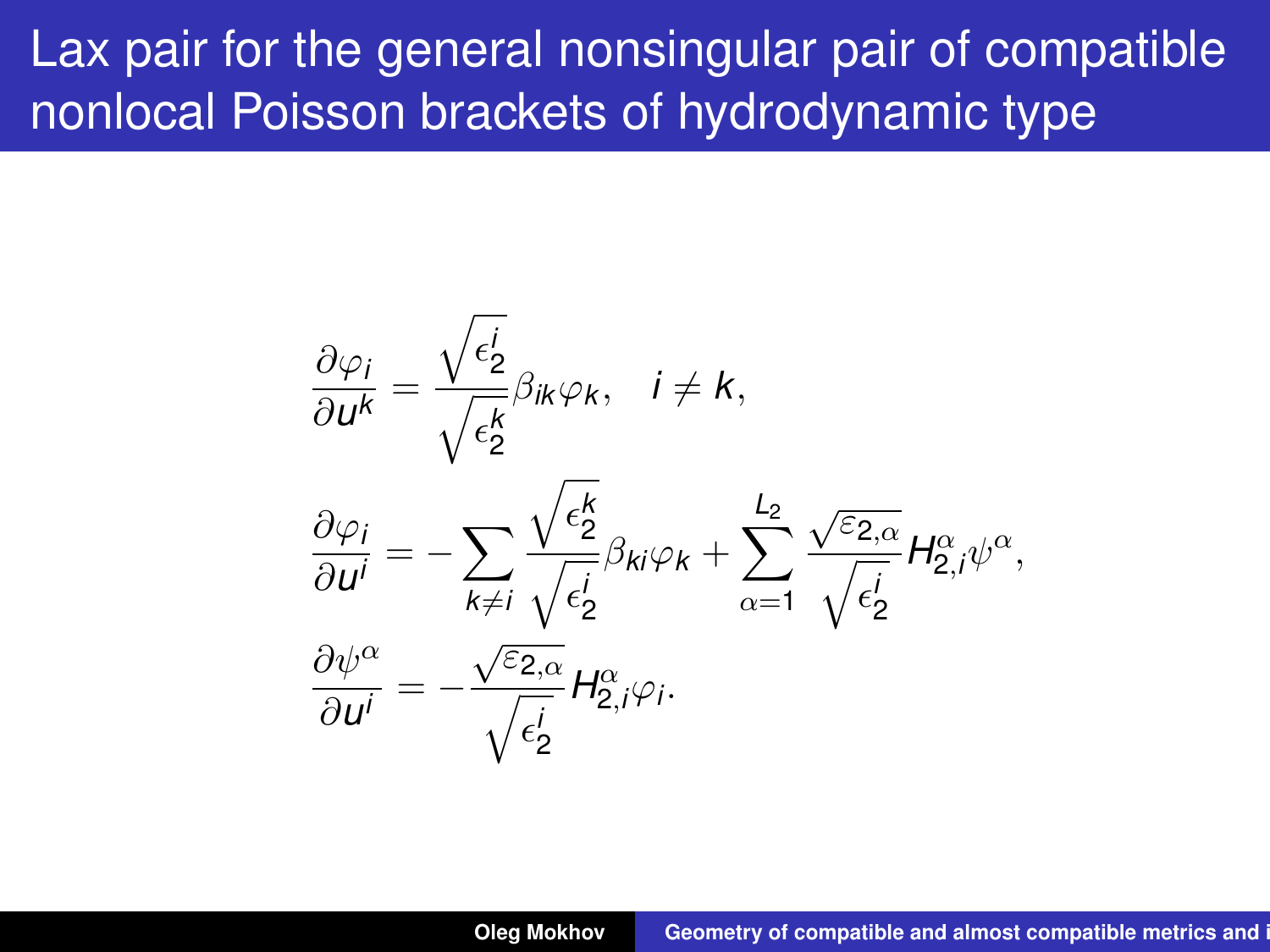# Lax pair for the general nonsingular pair of compatible nonlocal Poisson brackets of hydrodynamic type

The condition that the bracket  $\{I, J\}_1 + \lambda \{I, J\}_2$  is a Poisson bracket for any  $\lambda$  is equivalent to the system corresponding to the nonlocal Poisson bracket of hydrodynamic type with the metric  $(\lambda + f^{i}(u^{i}))g^{i}(u)\delta^{ij}$  and the affinors ( $w^{\beta}_{1}$  $\binom{16}{1}$  $j'(u)$ ,  $1 \leq \beta \leq L_1$ , and  $\sqrt{\lambda}(w_2^{\alpha})_j^j(u)$ ,  $1 \leq \alpha \leq L_2$ . In this case, the linear problem becomes the Lax pair with the spectral parameter  $\lambda$  for the general nonsingular pair of arbitrary compatible nonlocal Poisson brackets of hydrodynamic type: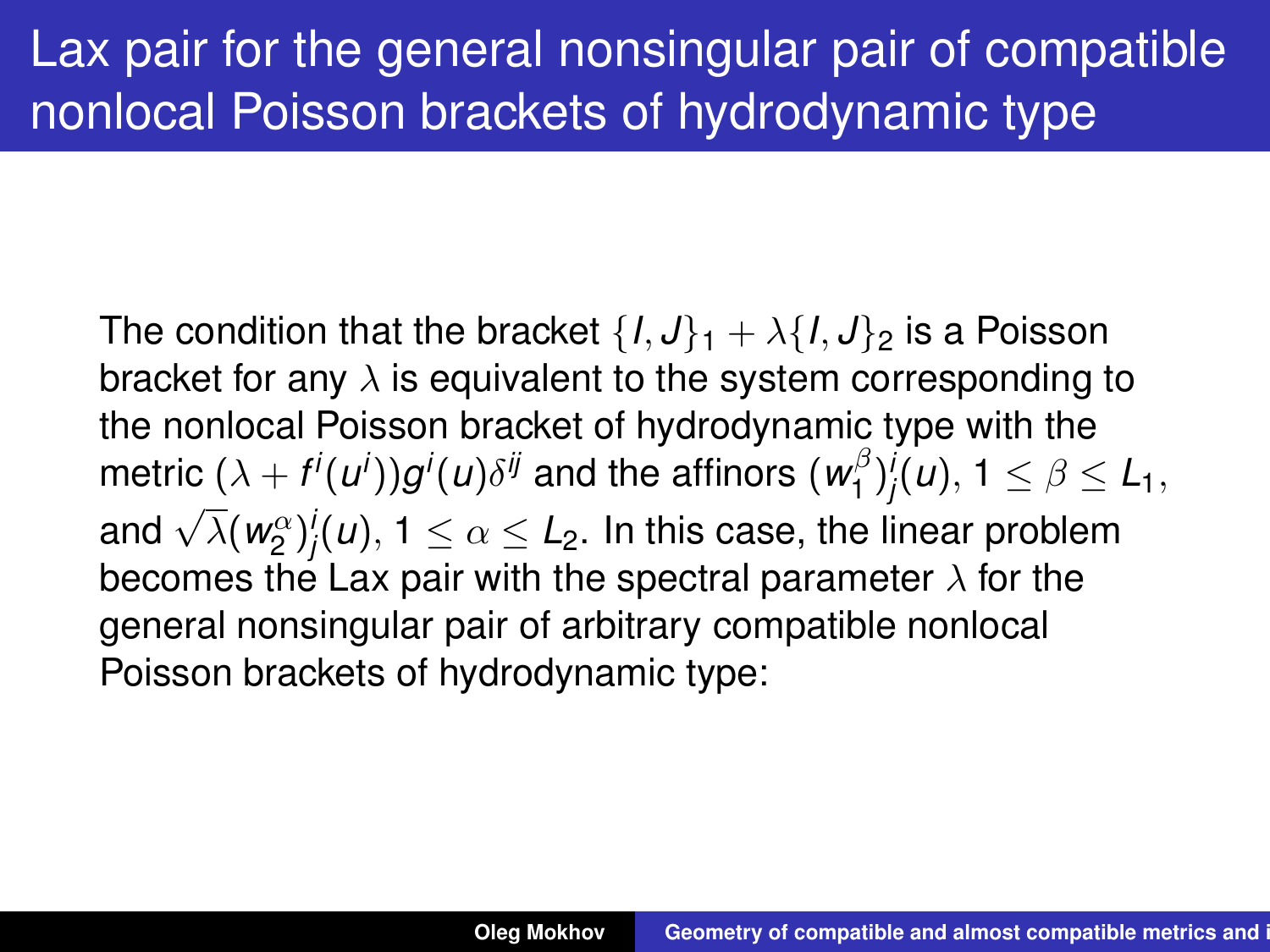$$
\frac{\partial \varphi_i}{\partial u^k} = \frac{\sqrt{\epsilon_2^i(\lambda + f^i)}}{\sqrt{\epsilon_2^k(\lambda + f^k)}} \beta_{ik} \varphi_k, \quad i \neq k,
$$
\n(5)  
\n
$$
\frac{\partial \varphi_i}{\partial u^i} = -\sum_{k \neq i} \frac{\sqrt{\epsilon_2^k(\lambda + f^k)}}{\sqrt{\epsilon_2^i(\lambda + f^i)}} \beta_{ki} \varphi_k + \sum_{\alpha=1}^{L_2} \frac{\sqrt{\epsilon_{2,\alpha}\lambda}}{\sqrt{\epsilon_2^i(\lambda + f^i)}} H_{2,i}^{\alpha} \psi^{\alpha} + \sum_{\beta=1}^{L_1} \frac{\sqrt{\epsilon_{1,\beta}}}{\sqrt{\epsilon_2^i(\lambda + f^i)}} H_{1,i}^{\beta} \chi^{\beta},
$$
\n(6)  
\n
$$
\frac{\partial \psi^{\alpha}}{\partial u^i} = -\frac{\sqrt{\epsilon_{2,\alpha}\lambda}}{\sqrt{\epsilon_2^i(\lambda + f^i)}} H_{2,i}^{\alpha} \varphi_i,
$$
\n(7)  
\n
$$
\frac{\partial \chi^{\beta}}{\partial u^i} = -\frac{\sqrt{\epsilon_{1,\beta}}}{\sqrt{\epsilon_2^i(\lambda + f^i)}} H_{1,i}^{\beta} \varphi_i.
$$
\n(8)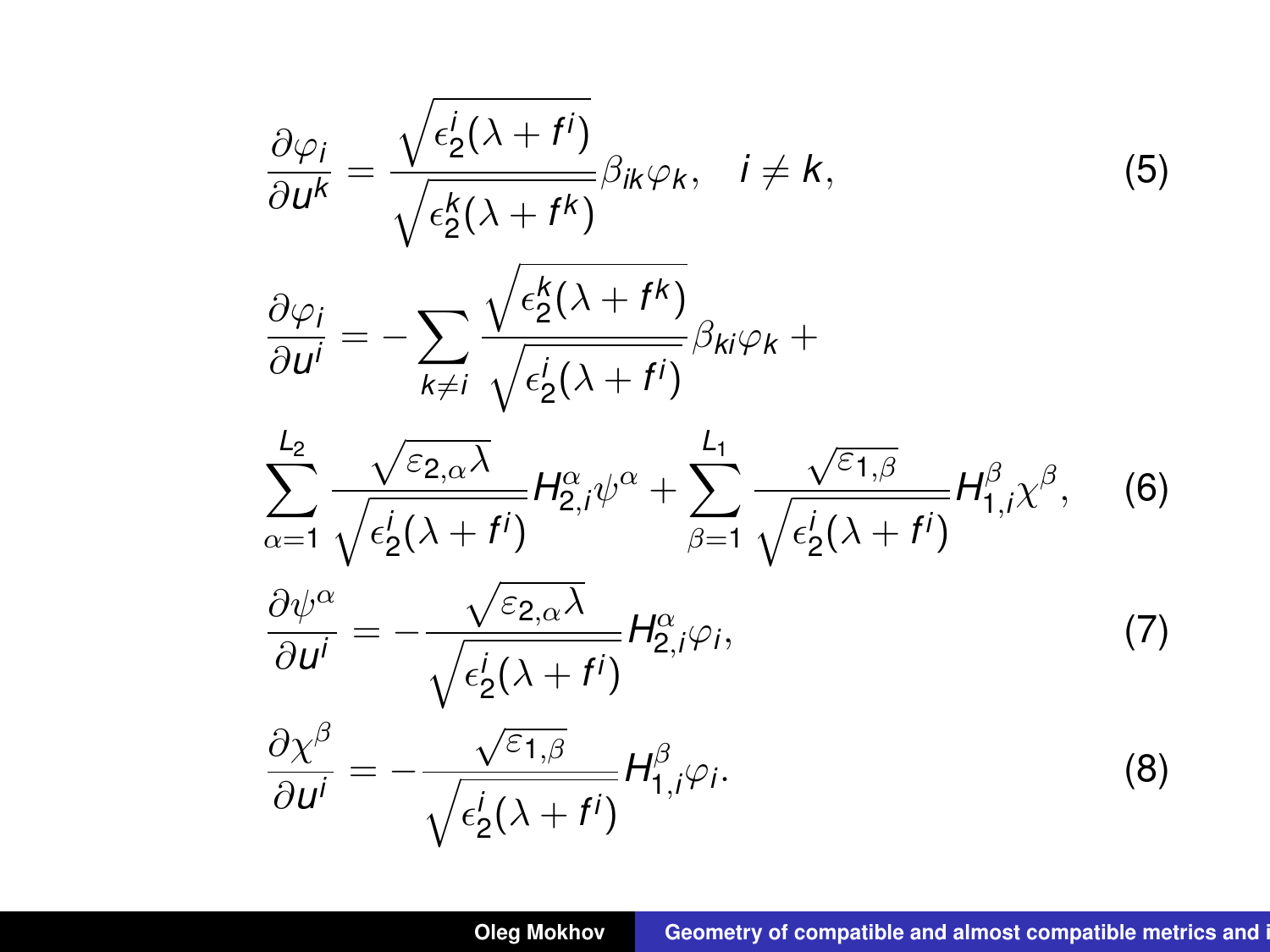If  $H_{1,i}^{\alpha}(u) = 0, 1 \leq \alpha \leq L_1$ , and  $H_{2,i}^{\alpha}(u) = 0, 1 \leq \alpha \leq L_2$ , then we describe all compatible local Poisson brackets of hydrodynamic type (compatible Dubrovin–Novikov brackets or flat pencils of metrics). (This Lax pair was found by Ferapontov.) If  $H_{1,i}^{\alpha}(u) = \sqrt{\varepsilon_{1,1} K_1} H_i(u), \, \alpha = 1, L_1 = 1,$  and  $H_{2,i}^{\alpha} (u) = \sqrt{\varepsilon_{2,1} K_2} H_i(u), \, \alpha = 1, \, L_2 = 1,$  then we describe all compatible nonlocal Poisson brackets of hydrodynamic type generated by metrics of constant Riemannian curvature. The Lax pair corresponding to arbitrary nonsingular pencils of metrics of constant Riemannian curvature can be also easily derived from the linear problem for the system describing all the orthogonal curvilinear coordinate systems in *N*-dimensional spaces of constant curvature  $K_2$ :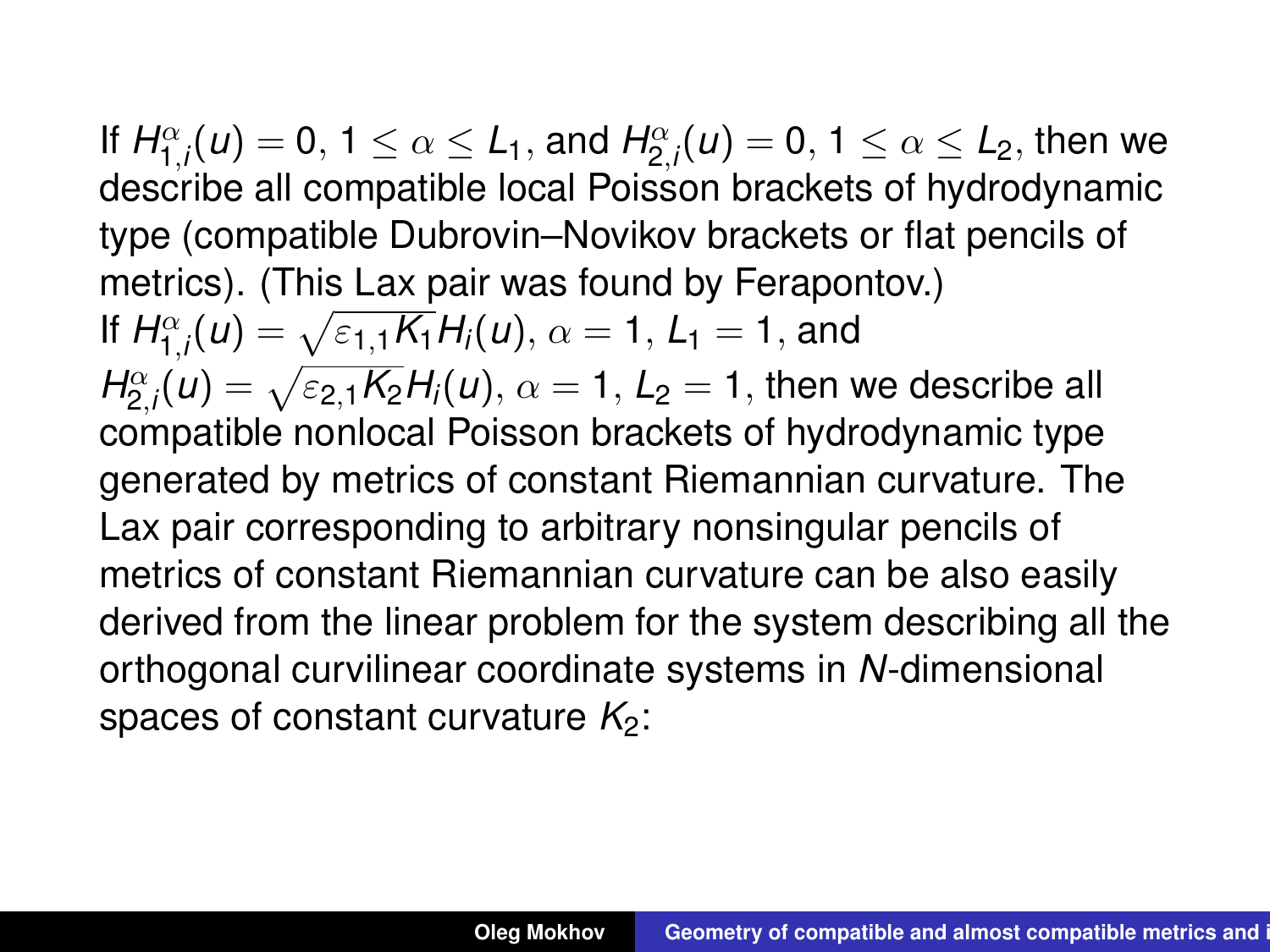$$
\frac{\partial \varphi_i}{\partial u^j} = \frac{\sqrt{\varepsilon^i}}{\sqrt{\varepsilon^j}} \beta_{ij} \varphi_j, \quad i \neq j,
$$
  

$$
\frac{\partial \varphi_i}{\partial u^i} = -\sum_{k \neq i} \frac{\sqrt{\varepsilon^k}}{\sqrt{\varepsilon^i}} \beta_{ki} \varphi_k + \frac{\sqrt{K_2}}{\sqrt{\varepsilon^i}} H_i \psi,
$$
  

$$
\frac{\partial \psi}{\partial u^i} = -\frac{\sqrt{K_2}}{\sqrt{\varepsilon^i}} H_i \varphi_i.
$$

The condition of consistensy for the linear system gives the equations for all orthogonal curvilinear coordinate systems in *N*-dimensional spaces of constant Riemannian curvature  $K_2$ .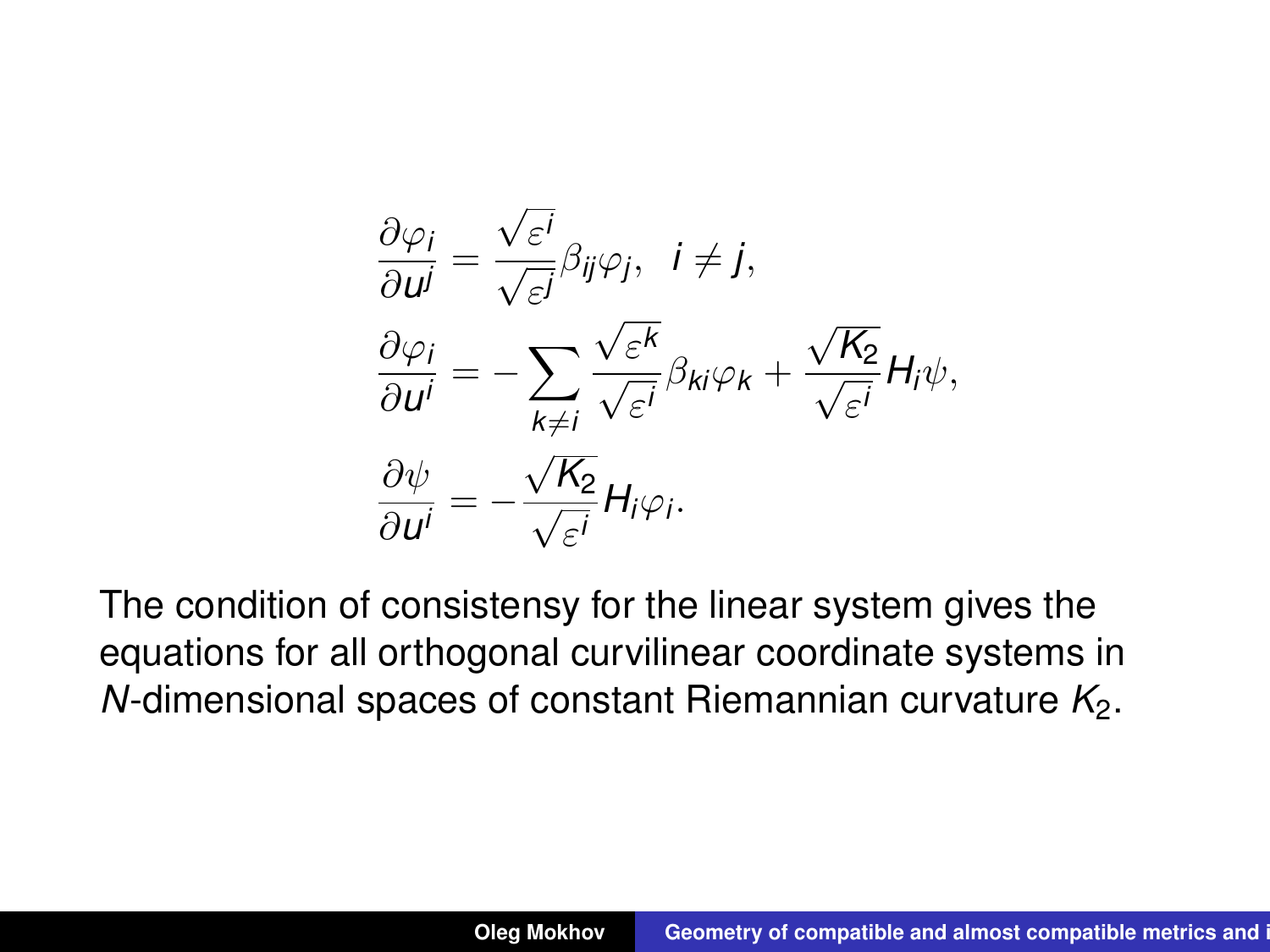The corresponding Lax pair with a spectral parameter for nonsingular pencils of metrics of constant Riemannian curvature has the form:

$$
\frac{\partial \varphi_i}{\partial u^j} = \sqrt{\frac{\varepsilon^i(\lambda + f^i)}{\varepsilon^j(\lambda + f^j)}} \beta_{ij} \varphi_j, \quad i \neq j,
$$
  

$$
\frac{\partial \varphi_i}{\partial u^i} = -\sum_{k \neq i} \sqrt{\frac{\varepsilon^k(\lambda + f^k)}{\varepsilon^i(\lambda + f^i)}} \beta_{ki} \varphi_k + \sqrt{\frac{\lambda K_2 + K_1}{\varepsilon^i(\lambda + f^i)}} H_i \psi,
$$
  

$$
\frac{\partial \psi}{\partial u^i} = -\sqrt{\frac{\lambda K_2 + K_1}{\varepsilon^i(\lambda + f^i)}} H_i \varphi_i,
$$
 (9)

where  $\lambda$  is a spectral parameter. The condition of consistency for the linear system is equivalent to the equations for nonsingular pencils of metrics of constant Riemannian curvature.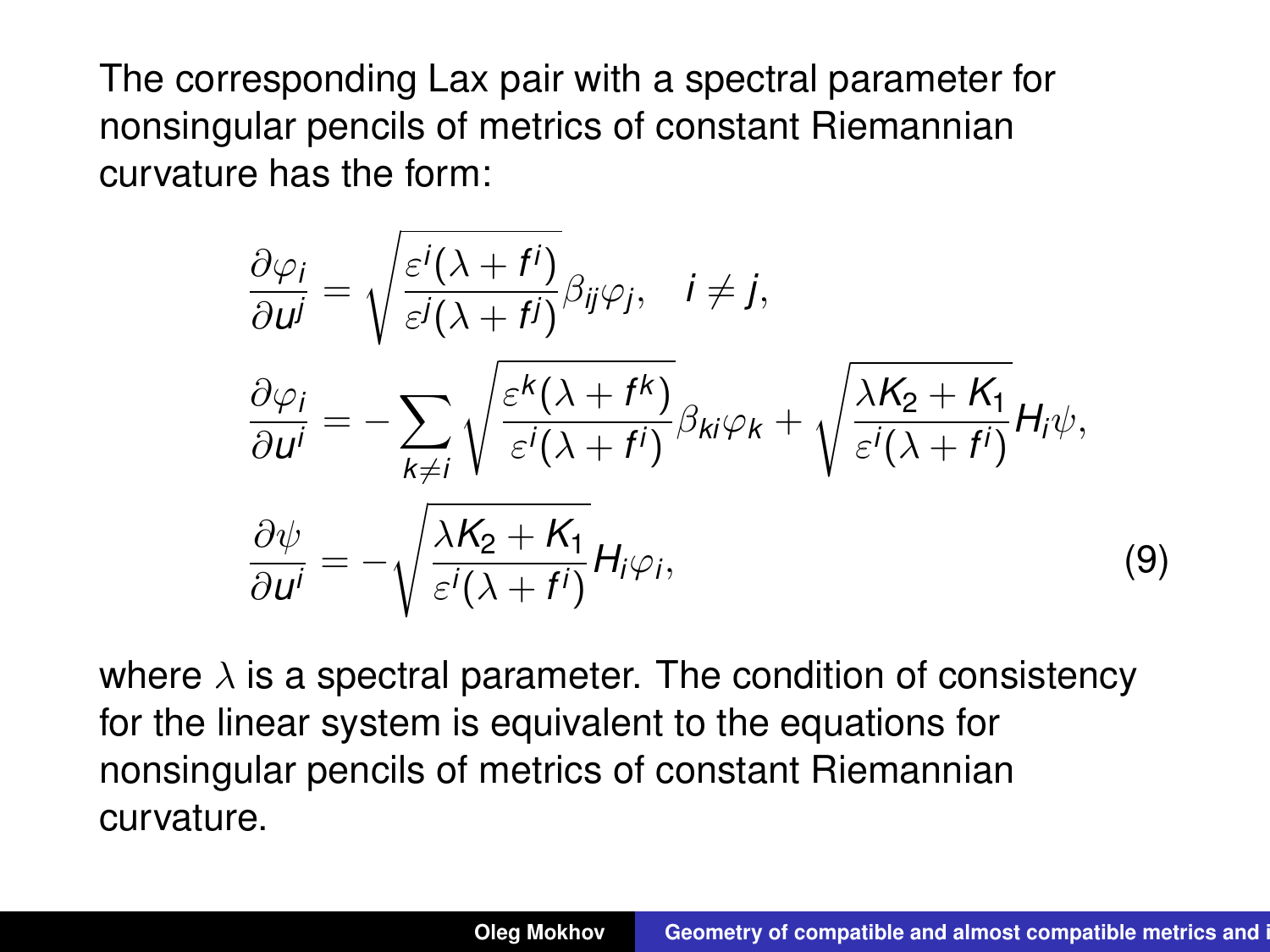If  $H_{2,i}^{\alpha}(u) = 0, \ 1 \leq i \leq N, \ 1 \leq \alpha \leq L_1,$  then the corresponding integrable systems describe compatible pairs of Poisson brackets of hydrodynamic type one of which is local. These systems always give integrable reductions of the classical Lamé equations. The corresponding Lax pairs with a spectral parameter have the form:

$$
\frac{\partial \varphi_i}{\partial u^k} = \frac{\sqrt{\epsilon_2^i(\lambda + f^i)}}{\sqrt{\epsilon_2^k(\lambda + f^k)}} \beta_{ik} \varphi_k, \quad i \neq k,
$$
\n
$$
\frac{\partial \varphi_i}{\partial u^i} = -\sum_{k \neq i} \frac{\sqrt{\epsilon_2^k(\lambda + f^k)}}{\sqrt{\epsilon_2^i(\lambda + f^i)}} \beta_{ki} \varphi_k + \sum_{\beta = 1}^{L_1} \frac{\sqrt{\epsilon_{1,\beta}}}{\sqrt{\epsilon_2^i(\lambda + f^i)}} H_{1,i}^{\beta} \chi^{\beta},
$$
\n
$$
\frac{\partial \chi^{\beta}}{\partial u^i} = -\frac{\sqrt{\epsilon_{1,\beta}}}{\sqrt{\epsilon_2^i(\lambda + f^i)}} H_{1,i}^{\beta} \varphi_i.
$$